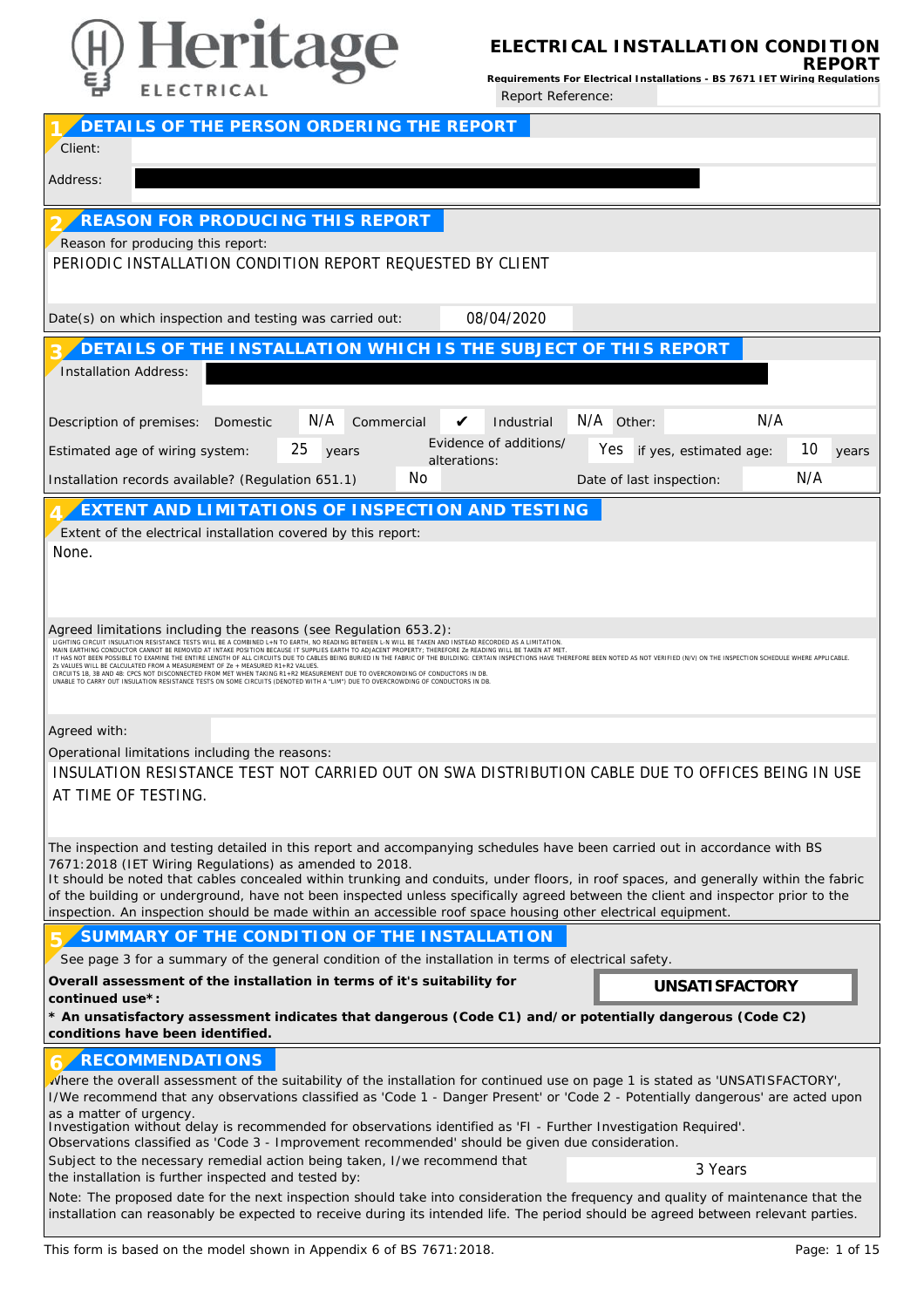## **OBSERVATIONS AND RECOMMENDATIONS FOR ACTIONS TO BE TAKEN**

**' Referring to the attached schedules of inspection and test results, and subject to the limitations specified on page 1 of this report under 'Extent of the Installation and Limitations of Inspection and Testing': 7**

N/A There are no items adversely affecting electrical safety **or**

The following observations and recommendations are made ✔

| Item No        |                                                                                                                                                                                                | Observations                                                                                                                                                                              | Classification<br>Code |  |  |  |  |  |  |  |  |  |  |  |
|----------------|------------------------------------------------------------------------------------------------------------------------------------------------------------------------------------------------|-------------------------------------------------------------------------------------------------------------------------------------------------------------------------------------------|------------------------|--|--|--|--|--|--|--|--|--|--|--|
| $\mathbf{1}$   | remedial action is required.                                                                                                                                                                   | Inspection Schedule Item 1.4: Meter tails is in a potentially dangerous condition. Urgent                                                                                                 | C <sub>2</sub>         |  |  |  |  |  |  |  |  |  |  |  |
| $\overline{2}$ | Urgent remedial action is required.                                                                                                                                                            | Inspection Schedule Item 1.6: Isolator (where present) is in a potentially dangerous condition.                                                                                           | C <sub>2</sub>         |  |  |  |  |  |  |  |  |  |  |  |
| $\mathfrak{Z}$ | 421.1.201; 526.5) is recommended for improvement.                                                                                                                                              | Inspection Schedule Item 5.6: Condition of enclosure(s) in terms of fire rating etc (421.1.6;                                                                                             | C <sub>3</sub>         |  |  |  |  |  |  |  |  |  |  |  |
| 4              |                                                                                                                                                                                                | Inspection Schedule Item 5.2: Security of fixing (134.1.1) is recommended for improvement.                                                                                                | C <sub>3</sub>         |  |  |  |  |  |  |  |  |  |  |  |
| 5              | potentially dangerous condition. Urgent remedial action is required.                                                                                                                           | Inspection Schedule Item 5.5: Condition of enclosure(s) in terms of IP rating etc (416.2) is in a                                                                                         | C <sub>2</sub>         |  |  |  |  |  |  |  |  |  |  |  |
| 6              | remedial action is required.                                                                                                                                                                   | Inspection Schedule Item 5.14: RCD(s) provided for additional protection/requirements, where<br>required includes RCBOs (411.3.3; 415.1) is in a potentially dangerous condition. Urgent  | C <sub>2</sub>         |  |  |  |  |  |  |  |  |  |  |  |
| 7              | where required (514.12.2) is recommended for improvement.                                                                                                                                      | Inspection Schedule Item 5.15: Presence of RCD six-monthly test notice at or near equipment,                                                                                              | C <sub>3</sub>         |  |  |  |  |  |  |  |  |  |  |  |
| 8              | Inspection Schedule Item 5.16: Presence of diagrams, charts or schedules at or near<br>C <sub>3</sub><br>equipment, where required (514.9.1) is recommended for improvement.                   |                                                                                                                                                                                           |                        |  |  |  |  |  |  |  |  |  |  |  |
| 9              | Inspection Schedule Item 5.17: Presence of non-standard (mixed) cable colour warning notice<br>C <sub>3</sub><br>at or near equipment, where required (514.14) is recommended for improvement. |                                                                                                                                                                                           |                        |  |  |  |  |  |  |  |  |  |  |  |
| 10             | recommended for improvement.                                                                                                                                                                   | Inspection Schedule Item 5.19: Presence of next inspection recommendation label (514.12.1) is                                                                                             | C <sub>3</sub>         |  |  |  |  |  |  |  |  |  |  |  |
| 11             | 514) is recommended for improvement.                                                                                                                                                           | Inspection Schedule Item 5.20: Presence of other required labelling (please specify) (Section                                                                                             | C <sub>3</sub>         |  |  |  |  |  |  |  |  |  |  |  |
| 12             | action is required.                                                                                                                                                                            | Inspection Schedule Item 5.23: Protection against mechanical damage where cables enter<br>equipment (522.8.1; 522.8.5; 522.8.11) is in a potentially dangerous condition. Urgent remedial | C <sub>2</sub>         |  |  |  |  |  |  |  |  |  |  |  |
|                | responsible for the installation the degree of urgency for remedial action.                                                                                                                    | One of the following codes, as appropriate, has been allocated to each of the observations made above to indicate to the person(s)                                                        |                        |  |  |  |  |  |  |  |  |  |  |  |
| C <sub>1</sub> | Danger Present<br>Potentially dangerous<br>Risk of injury. Immediate<br>Urgent remedial action<br>remedial action required<br>required                                                         | Further investigation<br>C3   Improvement<br>FI<br>recommended                                                                                                                            | required without delay |  |  |  |  |  |  |  |  |  |  |  |
|                | Immediate remedial action required for items:                                                                                                                                                  | N/A                                                                                                                                                                                       |                        |  |  |  |  |  |  |  |  |  |  |  |
|                | Urgent remedial action required for items:                                                                                                                                                     | 1, 2, 5, 6, 12                                                                                                                                                                            |                        |  |  |  |  |  |  |  |  |  |  |  |
|                | Improvement recommended for items:                                                                                                                                                             | 3, 4, 7, 8, 9, 10, 11                                                                                                                                                                     |                        |  |  |  |  |  |  |  |  |  |  |  |
|                | Further investigation required for items:                                                                                                                                                      | N/A                                                                                                                                                                                       |                        |  |  |  |  |  |  |  |  |  |  |  |

This form is based on the model shown in Appendix 6 of BS 7671:2018. Ref: Page: 2 of 15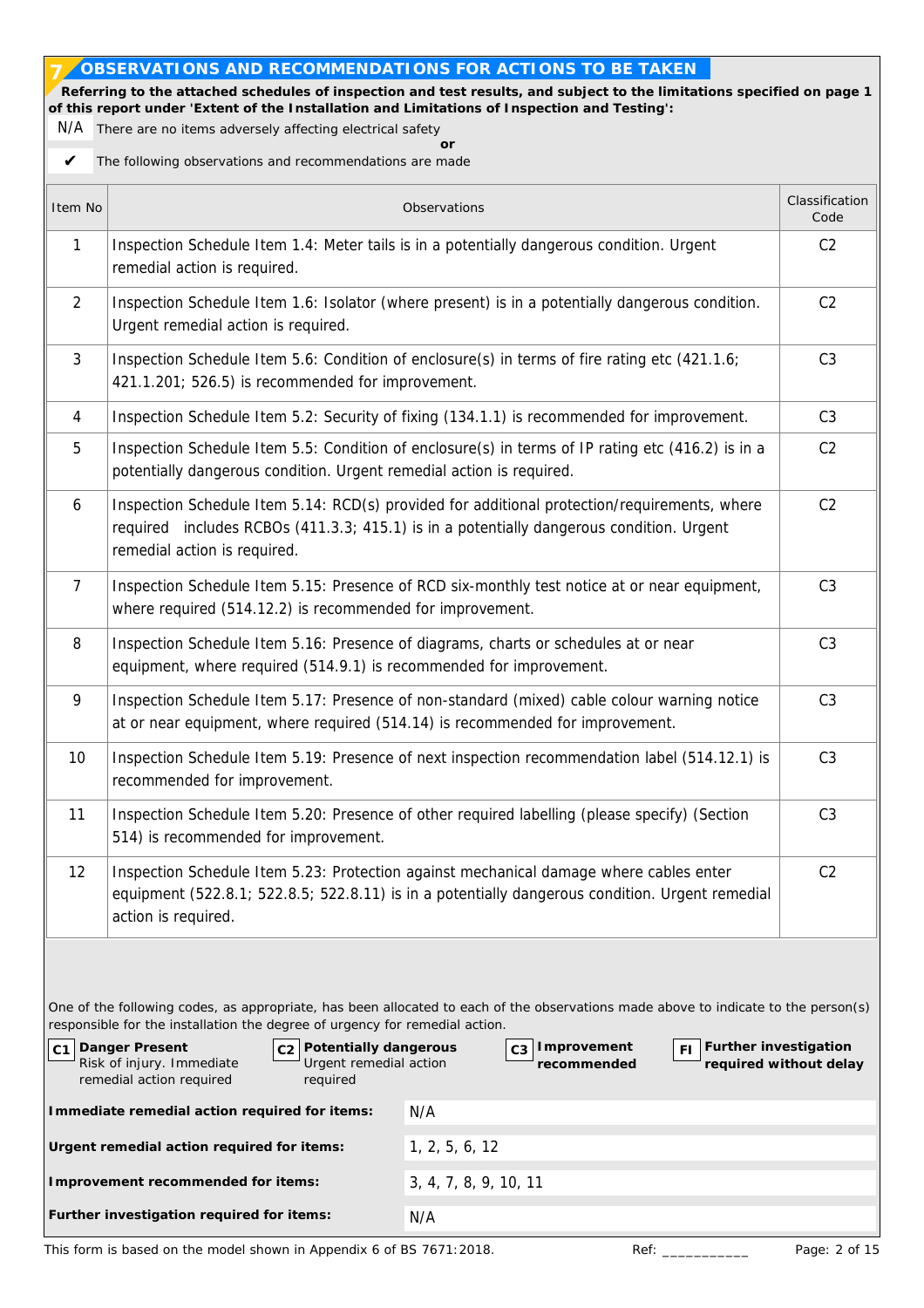|         |                                                                                                                                                                                                    | OBSERVATIONS AND RECOMMENDATIONS FOR ACTIONS TO BE TAKEN (CONTINUED)                                                                                                                                |                        |  |  |  |  |  |  |  |  |  |
|---------|----------------------------------------------------------------------------------------------------------------------------------------------------------------------------------------------------|-----------------------------------------------------------------------------------------------------------------------------------------------------------------------------------------------------|------------------------|--|--|--|--|--|--|--|--|--|
| Item No |                                                                                                                                                                                                    | Observations                                                                                                                                                                                        | Classification<br>Code |  |  |  |  |  |  |  |  |  |
| 13      | remedial action is required.                                                                                                                                                                       | Inspection Schedule Item 6.9: Adequacy of cables for current-carrying capacity with regard for<br>the type and nature of installation (Section 523) is in a potentially dangerous condition. Urgent | C <sub>2</sub>         |  |  |  |  |  |  |  |  |  |
| 15      |                                                                                                                                                                                                    | Inspection Schedule Item 7.7: Adequacy of protective devices: type and rated current for fault<br>protection (411.3) is in a potentially dangerous condition. Urgent remedial action is required.   | C <sub>2</sub>         |  |  |  |  |  |  |  |  |  |
| 15      | required.                                                                                                                                                                                          | Inspection Schedule Item 7.9: Co-ordination between conductors and overload protective<br>devices (433.1; 533.2.1) is in a potentially dangerous condition. Urgent remedial action is               | C2                     |  |  |  |  |  |  |  |  |  |
| 17      |                                                                                                                                                                                                    | Inspection Schedule Item 7.12.1: For all socket-outlets of rating 32A or less unless exempt<br>$(411.3.3)$ * is in a potentially dangerous condition. Urgent remedial action is required.           | C <sub>2</sub>         |  |  |  |  |  |  |  |  |  |
| 18      | required.                                                                                                                                                                                          | Inspection Schedule Item 7.12.3: For cables concealed in walls at a depth of less than 50mm<br>(522.6.202, 522.6.203) * is in a potentially dangerous condition. Urgent remedial action is          | C <sub>2</sub>         |  |  |  |  |  |  |  |  |  |
| 18      | investigation without delay.                                                                                                                                                                       | Inspection Schedule Item 7.16.1: Connections under no undue strain (526.6) requires further                                                                                                         | FI                     |  |  |  |  |  |  |  |  |  |
| 19      | Inspection Schedule Item 7.17: Condition of accessories including socket-outlets, switches and<br>joint boxes (651.2) is in a potentially dangerous condition. Urgent remedial action is required. |                                                                                                                                                                                                     |                        |  |  |  |  |  |  |  |  |  |
| 20      | Inspection Schedule Item 8.2.5: Clearly identified by position and/or durable marking<br>(537.3.2.4) is recommended for improvement.                                                               |                                                                                                                                                                                                     |                        |  |  |  |  |  |  |  |  |  |
| 21      | condition. Urgent remedial action is required.                                                                                                                                                     | Inspection Schedule Item 9.5: Security of fixing (134.1.1) is in a potentially dangerous                                                                                                            | C <sub>2</sub>         |  |  |  |  |  |  |  |  |  |
| 22      | (537.3.3.6) is recommended for improvement.                                                                                                                                                        | Inspection Schedule Item 8.3.4: Clearly identified by position and/or durable marking                                                                                                               | C <sub>3</sub>         |  |  |  |  |  |  |  |  |  |
|         |                                                                                                                                                                                                    |                                                                                                                                                                                                     |                        |  |  |  |  |  |  |  |  |  |
|         |                                                                                                                                                                                                    |                                                                                                                                                                                                     |                        |  |  |  |  |  |  |  |  |  |
|         |                                                                                                                                                                                                    |                                                                                                                                                                                                     |                        |  |  |  |  |  |  |  |  |  |
|         |                                                                                                                                                                                                    |                                                                                                                                                                                                     |                        |  |  |  |  |  |  |  |  |  |
|         |                                                                                                                                                                                                    |                                                                                                                                                                                                     |                        |  |  |  |  |  |  |  |  |  |
|         |                                                                                                                                                                                                    |                                                                                                                                                                                                     |                        |  |  |  |  |  |  |  |  |  |
|         | responsible for the installation the degree of urgency for remedial action:                                                                                                                        | One of the following codes, as appropriate, has been allocated to each of the observations made above to indicate to the person(s)                                                                  |                        |  |  |  |  |  |  |  |  |  |
|         | C1 Danger Present<br>c <sub>2</sub> Potentially dangerous<br>Risk of injury. Immediate<br>Urgent remedial action<br>remedial action required<br>required                                           | Further investigation<br>Improvement<br>FI.<br>recommended                                                                                                                                          | required without delay |  |  |  |  |  |  |  |  |  |
|         | Immediate remedial action required for items:                                                                                                                                                      | N/A                                                                                                                                                                                                 |                        |  |  |  |  |  |  |  |  |  |
|         | Urgent remedial action required for items:                                                                                                                                                         | 13, 15, 15, 17, 18, 19, 21                                                                                                                                                                          |                        |  |  |  |  |  |  |  |  |  |
|         | Improvement recommended for items:                                                                                                                                                                 | 20, 22                                                                                                                                                                                              |                        |  |  |  |  |  |  |  |  |  |
|         | Further investigation required for items:                                                                                                                                                          | 18                                                                                                                                                                                                  |                        |  |  |  |  |  |  |  |  |  |

This form is based on the model shown in Appendix 6 of BS 7671:2018. Ref: \_\_\_\_\_\_\_\_\_\_\_\_\_\_\_\_\_\_\_ Page: 3 of 15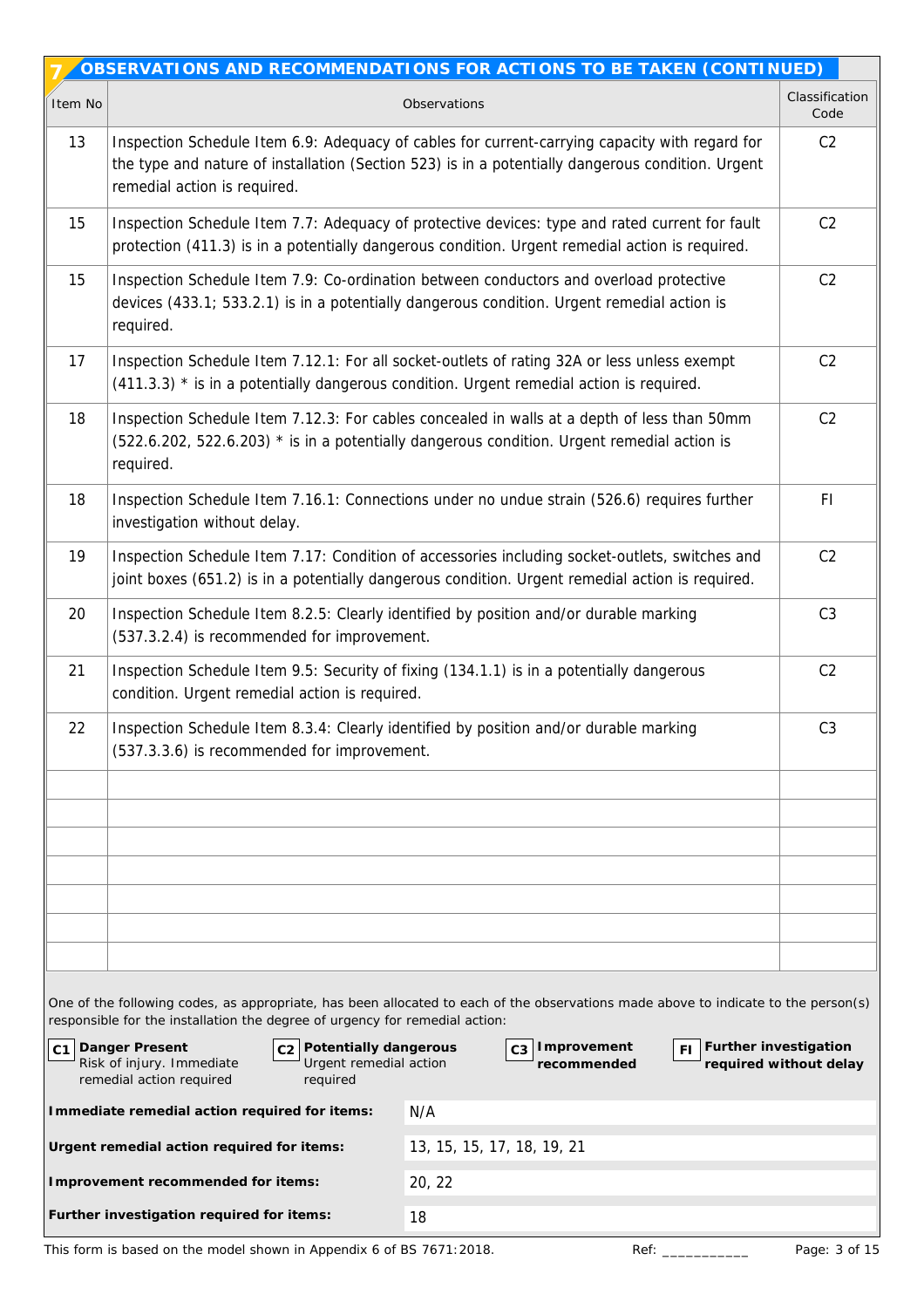| signatures below), particulars of which are described above, having exercised reasonable skill and care when carrying out the<br>inspection and testing, hereby declare that the information in this report, including the observations and the attached schedules,<br>provides an accurate assessment of the condition of the electrical installation taking into account the stated extent and limitations<br>in section 4 of this report.<br>HERITAGE ELECTRICAL<br>Trading Title:<br>Address:<br><b>Registration Number</b><br>(if applicable):<br>07931377301<br>Telephone Number:<br>Postcode:<br>For the INSPECTION, TESTING AND ASSESSMENT of the report:<br>PAUL WATSON<br>Electrician<br>Date: 08/04/2020<br>Position:<br>Signature:<br>$L_{\infty}$<br>Name:<br>SUPPLY CHARACTERI STICS AND EARTHING ARRANGEMENTS<br>Earthing<br>Number and Type of Live Conductors<br>Nature of Supply Parameters<br><b>Supply Protective Device</b><br>Arrangements<br>N/A<br>dc:<br>ac:<br>Nominal<br>88-2 Fuse HRC<br>U: 400 V Uo: 230 V BS(EN):<br>TN-S<br>1-phase<br>1-phase<br>voltage(s):<br>N/A<br>N/A<br>$N/A$ 2 pole:<br>$(2 \text{ wire})$ :<br>$(3 \text{ wire})$ :<br>2-phase<br>50 Hz Type:<br>$\rm g G$<br>$TN-C-S$<br>N/A<br>Nominal frequency, f:<br>N/A<br>N/A<br>3 pole:<br>$(3 \text{ wire})$ :<br>Prospective fault<br>3-phase<br>3-phase<br>80<br>2.5 kA! Rated current:<br>TNC N/A<br>$\overline{A}$<br>N/A<br>N/A<br>Other:<br>current, lpf:<br>$(4 \text{ wire})$ :<br>$(3 \text{ wire})$ :<br>Short-circuit<br>External earth fault<br>N/A<br>Other:<br>N/A<br>$0.58\,\Omega$<br>80<br>kA<br><b>TT</b><br>capacity:<br>loop impedance, Ze:<br>! Confirmation of supply polarity:<br>N/A<br>1<br>IT<br>Number of supplies:<br>PARTICULARS OF INSTALLATION REFERRED TO IN THE CERTIFICATE<br>Means of Earthing<br>Details of Installation Earth Electrode (where applicable)<br>Distributor's<br>N/A<br>N/A<br>V<br>Type:<br>Location:<br>facility:<br>Method of<br>Resistance<br>Installation<br>N/A<br>N/A<br>N/A<br>Ω<br>to Earth:<br>measurement:<br>earth electrode: |
|-----------------------------------------------------------------------------------------------------------------------------------------------------------------------------------------------------------------------------------------------------------------------------------------------------------------------------------------------------------------------------------------------------------------------------------------------------------------------------------------------------------------------------------------------------------------------------------------------------------------------------------------------------------------------------------------------------------------------------------------------------------------------------------------------------------------------------------------------------------------------------------------------------------------------------------------------------------------------------------------------------------------------------------------------------------------------------------------------------------------------------------------------------------------------------------------------------------------------------------------------------------------------------------------------------------------------------------------------------------------------------------------------------------------------------------------------------------------------------------------------------------------------------------------------------------------------------------------------------------------------------------------------------------------------------------------------------------------------------------------------------------------------------------------------------------------------------------------------------------------------------------------------------------------------------------------------------------------------------------------------------------------------------------------------------------------------------------------------|
|                                                                                                                                                                                                                                                                                                                                                                                                                                                                                                                                                                                                                                                                                                                                                                                                                                                                                                                                                                                                                                                                                                                                                                                                                                                                                                                                                                                                                                                                                                                                                                                                                                                                                                                                                                                                                                                                                                                                                                                                                                                                                               |
|                                                                                                                                                                                                                                                                                                                                                                                                                                                                                                                                                                                                                                                                                                                                                                                                                                                                                                                                                                                                                                                                                                                                                                                                                                                                                                                                                                                                                                                                                                                                                                                                                                                                                                                                                                                                                                                                                                                                                                                                                                                                                               |
|                                                                                                                                                                                                                                                                                                                                                                                                                                                                                                                                                                                                                                                                                                                                                                                                                                                                                                                                                                                                                                                                                                                                                                                                                                                                                                                                                                                                                                                                                                                                                                                                                                                                                                                                                                                                                                                                                                                                                                                                                                                                                               |
|                                                                                                                                                                                                                                                                                                                                                                                                                                                                                                                                                                                                                                                                                                                                                                                                                                                                                                                                                                                                                                                                                                                                                                                                                                                                                                                                                                                                                                                                                                                                                                                                                                                                                                                                                                                                                                                                                                                                                                                                                                                                                               |
|                                                                                                                                                                                                                                                                                                                                                                                                                                                                                                                                                                                                                                                                                                                                                                                                                                                                                                                                                                                                                                                                                                                                                                                                                                                                                                                                                                                                                                                                                                                                                                                                                                                                                                                                                                                                                                                                                                                                                                                                                                                                                               |
|                                                                                                                                                                                                                                                                                                                                                                                                                                                                                                                                                                                                                                                                                                                                                                                                                                                                                                                                                                                                                                                                                                                                                                                                                                                                                                                                                                                                                                                                                                                                                                                                                                                                                                                                                                                                                                                                                                                                                                                                                                                                                               |
|                                                                                                                                                                                                                                                                                                                                                                                                                                                                                                                                                                                                                                                                                                                                                                                                                                                                                                                                                                                                                                                                                                                                                                                                                                                                                                                                                                                                                                                                                                                                                                                                                                                                                                                                                                                                                                                                                                                                                                                                                                                                                               |
|                                                                                                                                                                                                                                                                                                                                                                                                                                                                                                                                                                                                                                                                                                                                                                                                                                                                                                                                                                                                                                                                                                                                                                                                                                                                                                                                                                                                                                                                                                                                                                                                                                                                                                                                                                                                                                                                                                                                                                                                                                                                                               |
|                                                                                                                                                                                                                                                                                                                                                                                                                                                                                                                                                                                                                                                                                                                                                                                                                                                                                                                                                                                                                                                                                                                                                                                                                                                                                                                                                                                                                                                                                                                                                                                                                                                                                                                                                                                                                                                                                                                                                                                                                                                                                               |
|                                                                                                                                                                                                                                                                                                                                                                                                                                                                                                                                                                                                                                                                                                                                                                                                                                                                                                                                                                                                                                                                                                                                                                                                                                                                                                                                                                                                                                                                                                                                                                                                                                                                                                                                                                                                                                                                                                                                                                                                                                                                                               |
|                                                                                                                                                                                                                                                                                                                                                                                                                                                                                                                                                                                                                                                                                                                                                                                                                                                                                                                                                                                                                                                                                                                                                                                                                                                                                                                                                                                                                                                                                                                                                                                                                                                                                                                                                                                                                                                                                                                                                                                                                                                                                               |
|                                                                                                                                                                                                                                                                                                                                                                                                                                                                                                                                                                                                                                                                                                                                                                                                                                                                                                                                                                                                                                                                                                                                                                                                                                                                                                                                                                                                                                                                                                                                                                                                                                                                                                                                                                                                                                                                                                                                                                                                                                                                                               |
|                                                                                                                                                                                                                                                                                                                                                                                                                                                                                                                                                                                                                                                                                                                                                                                                                                                                                                                                                                                                                                                                                                                                                                                                                                                                                                                                                                                                                                                                                                                                                                                                                                                                                                                                                                                                                                                                                                                                                                                                                                                                                               |
|                                                                                                                                                                                                                                                                                                                                                                                                                                                                                                                                                                                                                                                                                                                                                                                                                                                                                                                                                                                                                                                                                                                                                                                                                                                                                                                                                                                                                                                                                                                                                                                                                                                                                                                                                                                                                                                                                                                                                                                                                                                                                               |
|                                                                                                                                                                                                                                                                                                                                                                                                                                                                                                                                                                                                                                                                                                                                                                                                                                                                                                                                                                                                                                                                                                                                                                                                                                                                                                                                                                                                                                                                                                                                                                                                                                                                                                                                                                                                                                                                                                                                                                                                                                                                                               |
|                                                                                                                                                                                                                                                                                                                                                                                                                                                                                                                                                                                                                                                                                                                                                                                                                                                                                                                                                                                                                                                                                                                                                                                                                                                                                                                                                                                                                                                                                                                                                                                                                                                                                                                                                                                                                                                                                                                                                                                                                                                                                               |
|                                                                                                                                                                                                                                                                                                                                                                                                                                                                                                                                                                                                                                                                                                                                                                                                                                                                                                                                                                                                                                                                                                                                                                                                                                                                                                                                                                                                                                                                                                                                                                                                                                                                                                                                                                                                                                                                                                                                                                                                                                                                                               |
|                                                                                                                                                                                                                                                                                                                                                                                                                                                                                                                                                                                                                                                                                                                                                                                                                                                                                                                                                                                                                                                                                                                                                                                                                                                                                                                                                                                                                                                                                                                                                                                                                                                                                                                                                                                                                                                                                                                                                                                                                                                                                               |
| 125 Amps<br>ADS<br>Maximum Demand (Load):<br>Protective measure(s) against electric shock:                                                                                                                                                                                                                                                                                                                                                                                                                                                                                                                                                                                                                                                                                                                                                                                                                                                                                                                                                                                                                                                                                                                                                                                                                                                                                                                                                                                                                                                                                                                                                                                                                                                                                                                                                                                                                                                                                                                                                                                                    |
| Main Switch / Switch-Fuse / Circuit-Breaker / RCD<br>If RCD main switch:<br>Supply<br>Type<br>Rated residual<br>N/A mA<br>60947-3 Isolator<br>125<br>$\overline{A}$<br>Current rating:<br>conductors<br>BS(EN):                                                                                                                                                                                                                                                                                                                                                                                                                                                                                                                                                                                                                                                                                                                                                                                                                                                                                                                                                                                                                                                                                                                                                                                                                                                                                                                                                                                                                                                                                                                                                                                                                                                                                                                                                                                                                                                                               |
| Copper<br>operating current (IAn):<br>material:<br>Number<br>Fuse/device rating<br>3<br>N/A<br>N/A ms<br>Rated time delay:<br>- A                                                                                                                                                                                                                                                                                                                                                                                                                                                                                                                                                                                                                                                                                                                                                                                                                                                                                                                                                                                                                                                                                                                                                                                                                                                                                                                                                                                                                                                                                                                                                                                                                                                                                                                                                                                                                                                                                                                                                             |
| of poles:<br>Supply<br>or setting:<br>25<br>mm <sup>2</sup><br>conductors<br>Measured operating<br>415<br>$N/A$ ms<br>Voltage rating:                                                                                                                                                                                                                                                                                                                                                                                                                                                                                                                                                                                                                                                                                                                                                                                                                                                                                                                                                                                                                                                                                                                                                                                                                                                                                                                                                                                                                                                                                                                                                                                                                                                                                                                                                                                                                                                                                                                                                         |
| csa:<br>time (at lAn):<br>Earthing and Protective Bonding Conductors<br>Bonding of extraneous-conductive parts                                                                                                                                                                                                                                                                                                                                                                                                                                                                                                                                                                                                                                                                                                                                                                                                                                                                                                                                                                                                                                                                                                                                                                                                                                                                                                                                                                                                                                                                                                                                                                                                                                                                                                                                                                                                                                                                                                                                                                                |
| To water installation<br>To gas installation<br>Connection/<br>Earthing conductor<br>pipes:<br>pipes:<br>continuity<br>Conductor<br>$16 \text{ mm}^2$<br>Copper<br>csa:<br>✔                                                                                                                                                                                                                                                                                                                                                                                                                                                                                                                                                                                                                                                                                                                                                                                                                                                                                                                                                                                                                                                                                                                                                                                                                                                                                                                                                                                                                                                                                                                                                                                                                                                                                                                                                                                                                                                                                                                  |
|                                                                                                                                                                                                                                                                                                                                                                                                                                                                                                                                                                                                                                                                                                                                                                                                                                                                                                                                                                                                                                                                                                                                                                                                                                                                                                                                                                                                                                                                                                                                                                                                                                                                                                                                                                                                                                                                                                                                                                                                                                                                                               |
| To lightning<br>verified:<br>material:<br>To oil installation<br>protection:<br>Main protective bonding conductors<br>pipes:<br>Connection/<br>To other service(s):                                                                                                                                                                                                                                                                                                                                                                                                                                                                                                                                                                                                                                                                                                                                                                                                                                                                                                                                                                                                                                                                                                                                                                                                                                                                                                                                                                                                                                                                                                                                                                                                                                                                                                                                                                                                                                                                                                                           |

This form is based on the model shown in Appendix 6 of BS 7671:2018. Ref: \_\_\_\_\_\_\_\_\_\_\_\_\_\_\_\_\_\_\_ Page: 4 of 15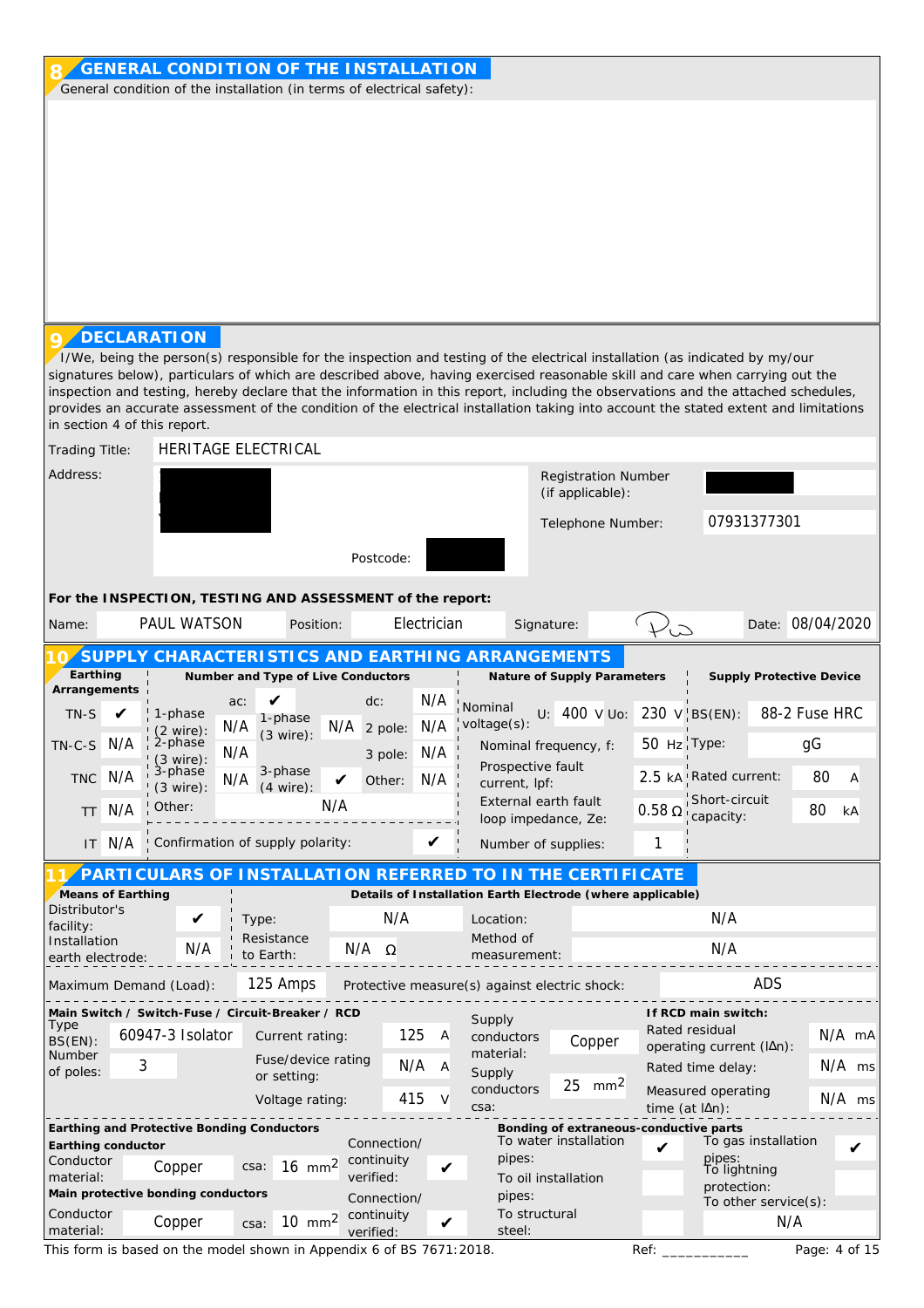|                         | 2 INSPECTION SCHEDULE                                                                                                                             |                                                            |                                 |
|-------------------------|---------------------------------------------------------------------------------------------------------------------------------------------------|------------------------------------------------------------|---------------------------------|
| Item                    | Description                                                                                                                                       | Comment                                                    | Outcome                         |
| 1.0                     | EXTERNAL CONDITION OF INTAKE EQUIPMENT (VISUAL INSPECTION ONLY)                                                                                   |                                                            |                                 |
| 1.1                     | Service cable                                                                                                                                     | N/A                                                        | V                               |
| 1.2                     | Service head                                                                                                                                      | N/A                                                        | V                               |
| 1.3                     | Earthing arrangements                                                                                                                             | N/A                                                        | V                               |
| 1.4                     | Meter tails                                                                                                                                       | N/A                                                        | C <sub>2</sub>                  |
| 1.5                     | Metering equipment                                                                                                                                | N/A                                                        | V                               |
| 1.6                     | Isolator (where present)                                                                                                                          | N/A                                                        | C <sub>2</sub>                  |
| 2.0                     | PRESENCE OF ADEQUATE ARRANGEMENTS FOR PARALLEL OR SWITCHED ALTERNATIVE SOURCES                                                                    |                                                            |                                 |
| 2.1                     | Adequate arrangements where a generating set operates as a switched<br>alternative to the public supply (551.6)                                   | N/A                                                        | N/A                             |
| 2.2                     | Adequate arrangements where a generating set operates in parallel with<br>the public supply (551.7)                                               | N/A                                                        | N/A                             |
| 3.0                     | AUTOMATIC DISCONNECTION OF SUPPLY                                                                                                                 |                                                            |                                 |
| 3.1                     | Main earthing/bonding arrangements (411.3; Chap 54):                                                                                              |                                                            |                                 |
| 3.1.1                   | Presence of distributor's earthing arrangement (542.1.2.1; 542.1.2.2), or N/A<br>presence of installation earth electrode arrangement (542.1.2.3) |                                                            | V                               |
| 3.1.2                   | Adequacy of earthing conductor size (542.3; 543.1.1)                                                                                              | N/A                                                        | V                               |
| 3.1.3                   | Adequacy of earthing conductor connections (542.3.2)                                                                                              | N/A                                                        | V                               |
| 3.1.4                   | Accessibility of earthing conductor connections (543.3.2)                                                                                         | N/A                                                        | $\checkmark$                    |
| 3.1.5                   | Adequacy of main protective bonding conductor sizes (544.1)                                                                                       | N/A                                                        | V                               |
| 3.1.6                   | Adequacy and location of main protective bonding conductor connections<br>(543.3.2; 544.1.2)                                                      | N/A                                                        | V                               |
| 3.1.7                   | Accessibility of all protective bonding connections (543.3.2)                                                                                     | N/A                                                        | N/V                             |
| 3.1.8                   | Provision of earthing/bonding labels at all appropriate locations<br>(514.13)                                                                     | N/A                                                        | V                               |
| 3.2                     | FELV - requirements satisfied (411.7; 411.7.1)                                                                                                    | N/A                                                        | N/A                             |
| 4.0                     | OTHER METHODS OF PROTECTION (where any of the methods listed below are employed details should be<br>provided on separate sheets)                 |                                                            |                                 |
| 4.1                     | Non-conducting location (418.1)                                                                                                                   | N/A                                                        | N/A                             |
| 4.2                     | Earth-free local equipotential bonding (418.2)                                                                                                    | N/A                                                        | N/A                             |
| 4.3                     | Electrical separation (Section 413; 418.3)                                                                                                        | N/A                                                        | N/A                             |
| 4.4                     | Double insulation (Section 412)                                                                                                                   | N/A                                                        | N/A                             |
| 4.5                     | Reinforced insulation (Section 412)                                                                                                               | N/A                                                        | N/A                             |
| 5.0                     | DI STRI BUTI ON EQUI PMENT                                                                                                                        |                                                            |                                 |
| 5.1                     | Adequacy of working space/accessibility to equipment (132.12; 513.1)                                                                              | N/A                                                        | $\checkmark$                    |
| 5.2                     | Security of fixing (134.1.1)                                                                                                                      | N/A                                                        | C <sub>3</sub>                  |
| 5.3                     | Condition of insulation of live parts (416.1)                                                                                                     | N/A                                                        | $\checkmark$                    |
| 5.4                     | Adequacy/security of barriers (416.2)                                                                                                             | N/A                                                        | $\checkmark$                    |
| 5.5                     | Condition of enclosure(s) in terms of IP rating etc (416.2)                                                                                       | N/A                                                        | C <sub>2</sub>                  |
| 5.6                     | Condition of enclosure(s) in terms of fire rating etc (421.1.6; 421.1.201;<br>526.5)                                                              | N/A                                                        | V                               |
| 5.7                     | Enclosure not damaged/deteriorated so as to impair safety (651.2)                                                                                 | N/A                                                        | V                               |
| 5.8                     | Presence and effectiveness of obstacles (417.2)                                                                                                   | N/A                                                        | N/A                             |
| 5.9                     | Presence of main switch(es), linked where required (462.1; 462.1.201;                                                                             | N/A                                                        | V                               |
|                         | 462.2)                                                                                                                                            |                                                            |                                 |
| <b>OUTCOMES</b>         |                                                                                                                                                   |                                                            |                                 |
| Acceptable<br>condition | Further<br>Unacceptable<br>Improvement<br><b>TICK</b><br>C1 or C2<br>C3<br>FI<br>condition<br>investigation<br>recommended                        | Not<br>Limitation $\frac{1}{1}$ LIM<br>$'$ N/V<br>verified | <b>Not</b><br>N/A<br>applicable |
|                         | This form is based on the model shown in Appendix 6 of BS 7671:2018.                                                                              | Ref:                                                       | Page: 5 of 15                   |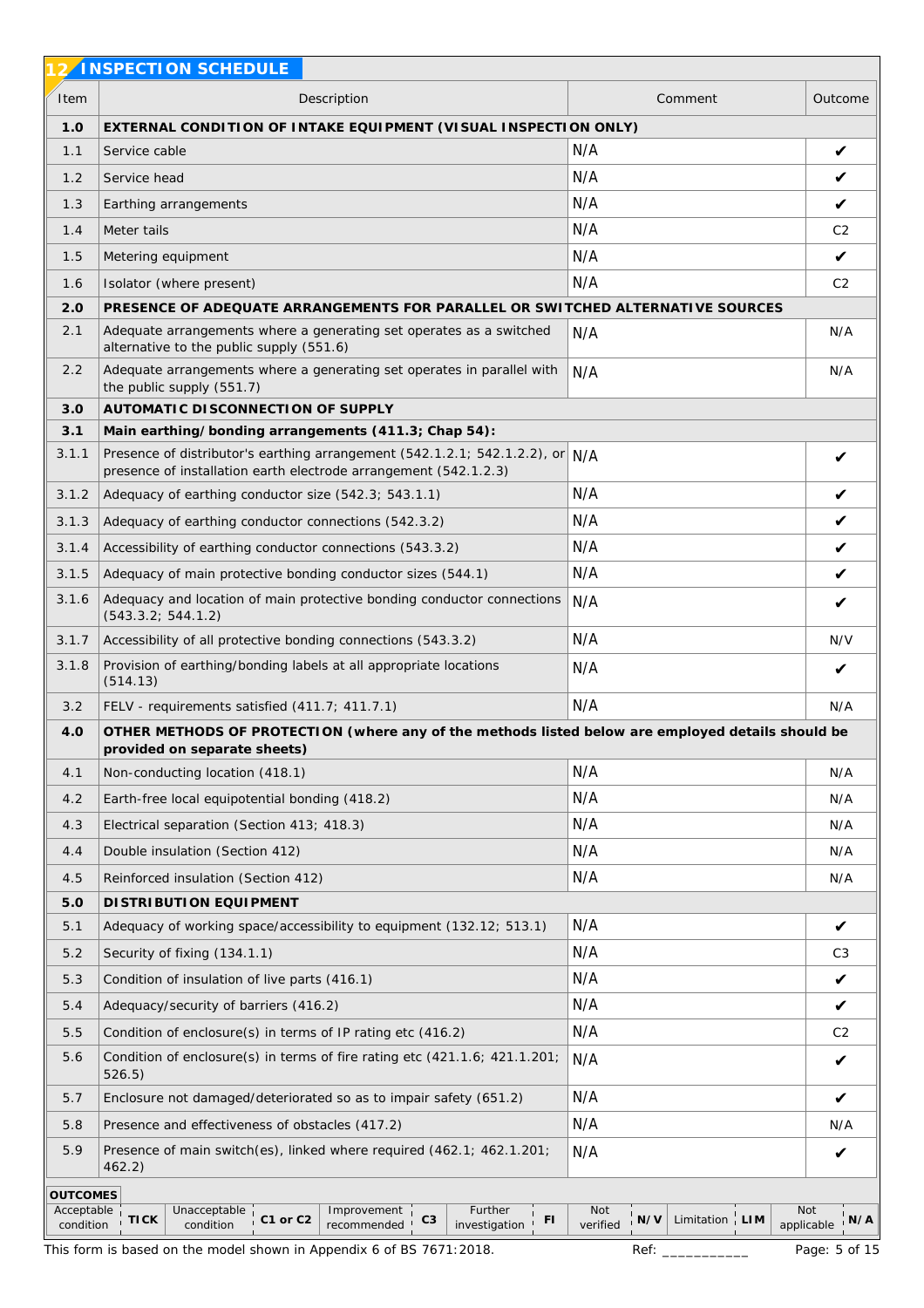|                                            | 3 <sup>1</sup> INSPECTION SCHEDULE (CONTINUED)                                                                                                                                                                    |                                                                    |                                           |
|--------------------------------------------|-------------------------------------------------------------------------------------------------------------------------------------------------------------------------------------------------------------------|--------------------------------------------------------------------|-------------------------------------------|
| Item                                       | Description                                                                                                                                                                                                       | Comment                                                            | Outcome                                   |
| 5.10                                       | Operation of main switch(es) (functional check) (643.10)                                                                                                                                                          | N/A                                                                | V                                         |
| 5.11                                       | Manual operation of circuit-breakers and RCDs to prove disconnection<br>(643.10)                                                                                                                                  | N/A                                                                | V                                         |
| 5.12                                       | Confirmation that integral test button/switch causes RCD(s) to trip when<br>operated (functional check) (643.10)                                                                                                  | N/A                                                                | V                                         |
| 5.13                                       | RCD(s) provided for fault protection - includes RCBOs (411.4.204;<br>411.5.2; 531.2)                                                                                                                              | N/A                                                                | N/A                                       |
| 5.14                                       | RCD(s) provided for additional protection/requirements, where required -<br>includes RCBOs (411.3.3; 415.1)                                                                                                       | N/A                                                                | C <sub>2</sub>                            |
| 5.15                                       | Presence of RCD six-monthly test notice at or near equipment, where<br>required (514.12.2)                                                                                                                        | N/A                                                                | C <sub>3</sub>                            |
| 5.16                                       | Presence of diagrams, charts or schedules at or near equipment, where<br>required (514.9.1)                                                                                                                       | N/A                                                                | C <sub>3</sub>                            |
| 5.17                                       | Presence of non-standard (mixed) cable colour warning notice at or near<br>equipment, where required (514.14)                                                                                                     | N/A                                                                | C <sub>3</sub>                            |
| 5.18                                       | Presence of alternative supply warning notice at or near equipment,<br>where required (514.15)                                                                                                                    | N/A                                                                | N/A                                       |
| 5.19                                       | Presence of next inspection recommendation label (514.12.1)                                                                                                                                                       | N/A                                                                | C <sub>3</sub>                            |
| 5.20                                       | Presence of other required labelling (please specify) (Section 514)                                                                                                                                               | N/A                                                                | C <sub>3</sub>                            |
| 5.21                                       | Compatibility of protective devices, bases and other components; correct<br>type and rating (no signs of unacceptable thermal damage, arcing or<br>overheating) (411.3.2; 411.4; 411.5; 411.6; Sections 432, 433) | N/A                                                                | V                                         |
| 5.22                                       | Single-pole switching or protective devices in line conductors only<br>(132.14.1; 530.3.3)                                                                                                                        | N/A                                                                | V                                         |
| 5.23                                       | Protection against mechanical damage where cables enter equipment<br>(522.8.1; 522.8.5; 522.8.11)                                                                                                                 | N/A                                                                | C <sub>2</sub>                            |
| 5.24                                       | Protection against electromagnetic effects where cables enter<br>ferromagnetic enclosures (521.5.1)                                                                                                               | N/A                                                                | V                                         |
| 6.0                                        | DI STRI BUTI ON CIRCUITS                                                                                                                                                                                          |                                                                    |                                           |
| 6.1                                        | Identification of conductors (514.3.1)                                                                                                                                                                            | N/A                                                                |                                           |
| 6.2                                        | Cables correctly supported throughout their run (521.10.202; 522.8.5)                                                                                                                                             | N/A                                                                | N/V                                       |
| 6.3                                        | Condition of insulation of live parts (416.1)                                                                                                                                                                     | N/A                                                                | V                                         |
| 6.4                                        | Non-sheathed cables protected by enclosure in conduit, ducting or<br>trunking (521.10.1)                                                                                                                          | N/A                                                                | N/A                                       |
| 6.5                                        | Suitability of containment systems for continued use (including flexible<br>conduit) (Section 522)                                                                                                                | N/A                                                                | N/V                                       |
| 6.6                                        | Cables correctly terminated in enclosures (Section 526)                                                                                                                                                           | N/A                                                                | V                                         |
| 6.7                                        | Confirmation that ALL conductor connections, including connections to<br>busbars, are correctly located in terminals and are tight and secure                                                                     | N/A                                                                | N/V                                       |
| 6.8                                        | Examination of cables for signs of unacceptable thermal or mechanical<br>damage/deterioration (421.1; 522.6)                                                                                                      | N/A                                                                | N/V                                       |
| 6.9                                        | Adequacy of cables for current-carrying capacity with regard for the type<br>and nature of installation (Section 523)                                                                                             | N/A                                                                | C <sub>2</sub>                            |
| 6.10                                       | Adequacy of protective devices: type and rated current for fault<br>protection (411.3)                                                                                                                            | N/A                                                                | V                                         |
| 6.11                                       | Presence and adequacy of circuit protective conductors (411.3.1.1;<br>543.1)                                                                                                                                      | N/A                                                                | V                                         |
| 6.12                                       | Coordination between conductors and overload protective devices (433.1; N/A<br>533.2.1)                                                                                                                           |                                                                    | V                                         |
| <b>OUTCOMES</b><br>Acceptable<br>condition | Further<br>Unacceptable<br>Improvement<br><b>TICK</b><br>C1 or C2<br>C3<br>FI<br>condition<br>recommended<br>investigation<br>This form is based on the model shown in Appendix 6 of BS 7671:2018.                | Not<br>$'$ N/V<br>Limitation $\frac{1}{1}$ LIM<br>verified<br>Ref: | Not<br>N/A<br>applicable<br>Page: 6 of 15 |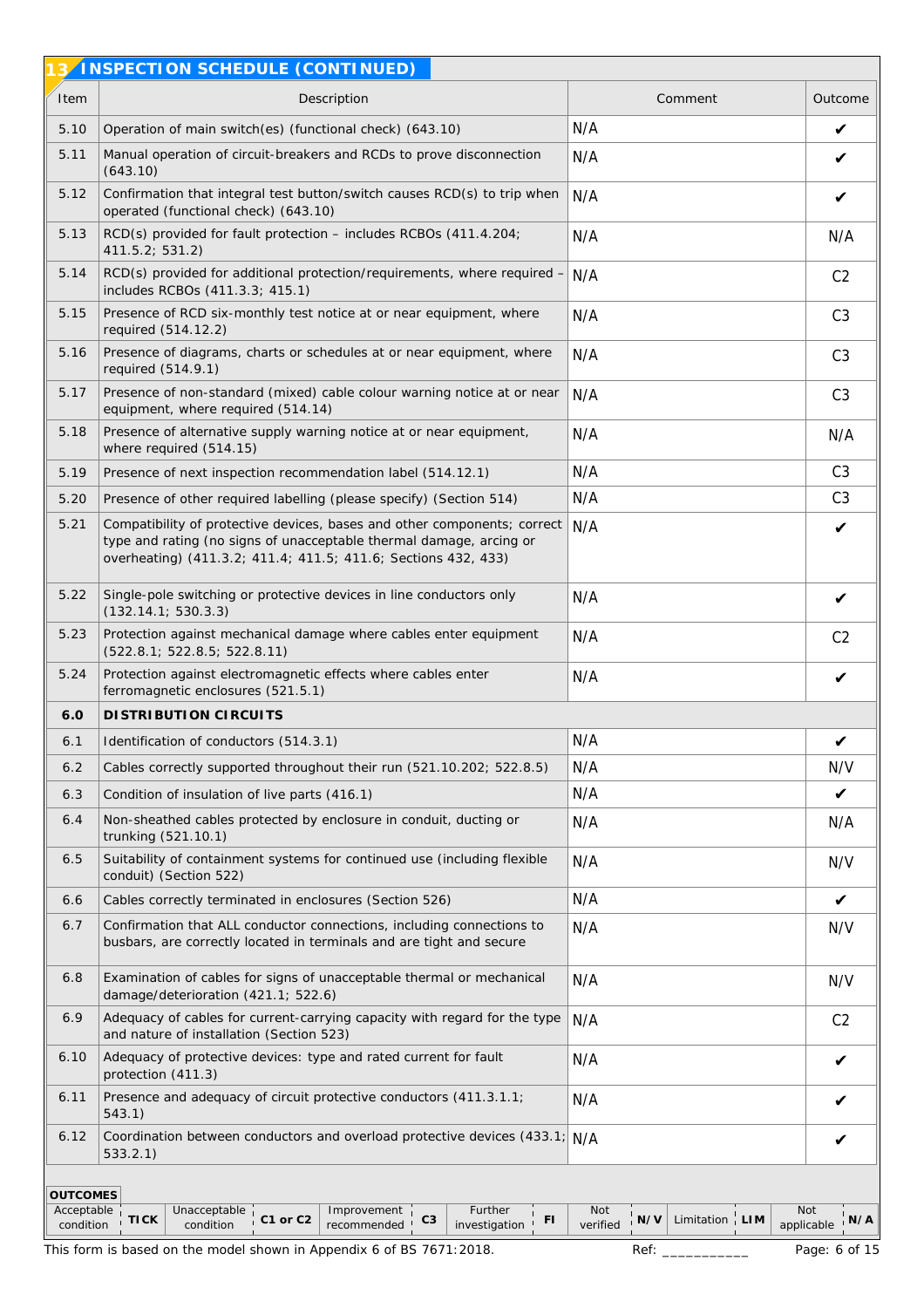|                                                                                                                                                                                                                                                                         | 4/INSPECTION SCHEDULE (CONTINUED)                                                                                                                                                                                     |                                                                |                          |  |  |  |  |  |  |  |  |  |
|-------------------------------------------------------------------------------------------------------------------------------------------------------------------------------------------------------------------------------------------------------------------------|-----------------------------------------------------------------------------------------------------------------------------------------------------------------------------------------------------------------------|----------------------------------------------------------------|--------------------------|--|--|--|--|--|--|--|--|--|
| Item                                                                                                                                                                                                                                                                    | Description                                                                                                                                                                                                           | Comment                                                        | Outcome                  |  |  |  |  |  |  |  |  |  |
| 6.13                                                                                                                                                                                                                                                                    | Cable installation methods/practices with regard to the type and nature<br>of installation and external influences (Section 522)                                                                                      | N/A                                                            | V                        |  |  |  |  |  |  |  |  |  |
| 6.14                                                                                                                                                                                                                                                                    | Where exposed to direct sunlight, cable of a suitable type (522.11.1)                                                                                                                                                 | N/A                                                            | N/A                      |  |  |  |  |  |  |  |  |  |
| 6.15                                                                                                                                                                                                                                                                    | Cables concealed under floors, above ceilings, in walls/partitions less than 50mm from a surface, and in<br>partitions containing metal parts:                                                                        |                                                                |                          |  |  |  |  |  |  |  |  |  |
| 6.15.1                                                                                                                                                                                                                                                                  | Installed in prescribed zones (see Section 4. Extent and limitations)<br>$(522.6.202)$ or                                                                                                                             | N/A                                                            | N/V                      |  |  |  |  |  |  |  |  |  |
| 6.15.2                                                                                                                                                                                                                                                                  | Incorporating earthed armour or sheath, or run within earthed wiring<br>system, or otherwise protected against mechanical damage by nails,<br>screws and the like (see Section 4. Extent and limitations) (522.6.204) | N/A                                                            | ✔                        |  |  |  |  |  |  |  |  |  |
| 6.16                                                                                                                                                                                                                                                                    | Provision of fire barriers, sealing arrangements and protection against<br>thermal effects (Section 527)                                                                                                              | N/A                                                            | N/V                      |  |  |  |  |  |  |  |  |  |
| 6.17                                                                                                                                                                                                                                                                    | Band II cables segregated/separated from Band I cables (528.1)                                                                                                                                                        | N/A                                                            | N/A                      |  |  |  |  |  |  |  |  |  |
| 6.18                                                                                                                                                                                                                                                                    | Cables segregated/separated from non-electrical services (528.3)                                                                                                                                                      | N/A                                                            | V                        |  |  |  |  |  |  |  |  |  |
| 6.19                                                                                                                                                                                                                                                                    | Condition of circuit accessories (651.2)                                                                                                                                                                              | N/A                                                            | $\checkmark$             |  |  |  |  |  |  |  |  |  |
| 6.20                                                                                                                                                                                                                                                                    | Suitability of circuit accessories for external influences (512.2)                                                                                                                                                    | N/A                                                            | $\checkmark$             |  |  |  |  |  |  |  |  |  |
| 6.21                                                                                                                                                                                                                                                                    | Single-pole switching or protective devices in line conductors only<br>(132.14.1; 530.3.3)                                                                                                                            | N/A                                                            | N/A                      |  |  |  |  |  |  |  |  |  |
| 6.22                                                                                                                                                                                                                                                                    | Adequacy of connections, including cpcs, within accessories and to fixed<br>and stationary equipment - identify/record numbers and locations of<br>items inspected (Section 526)                                      | N/A                                                            | V                        |  |  |  |  |  |  |  |  |  |
| 6.23                                                                                                                                                                                                                                                                    | Presence, operation and correct location of appropriate devices for<br>N/A<br>isolation and switching (Chapter 46; Section 537)                                                                                       |                                                                |                          |  |  |  |  |  |  |  |  |  |
| 6.24                                                                                                                                                                                                                                                                    | N/A<br>General condition of wiring systems (651.2)                                                                                                                                                                    |                                                                |                          |  |  |  |  |  |  |  |  |  |
| 6.25                                                                                                                                                                                                                                                                    | N/A<br>Temperature rating of cable insulation (522.1.1; Table 52.1)                                                                                                                                                   |                                                                |                          |  |  |  |  |  |  |  |  |  |
| 7.0                                                                                                                                                                                                                                                                     | FINAL CIRCUITS                                                                                                                                                                                                        |                                                                |                          |  |  |  |  |  |  |  |  |  |
| 7.1                                                                                                                                                                                                                                                                     | Identification of conductors (514.3.1)                                                                                                                                                                                | N/A                                                            | $\checkmark$             |  |  |  |  |  |  |  |  |  |
| 7.2                                                                                                                                                                                                                                                                     | Cables correctly supported throughout their run (521.10.202; 522.8.5)                                                                                                                                                 | N/A                                                            | N/V                      |  |  |  |  |  |  |  |  |  |
| 7.3                                                                                                                                                                                                                                                                     | Condition of insulation of live parts (416.1)                                                                                                                                                                         | N/A                                                            | V                        |  |  |  |  |  |  |  |  |  |
| 7.4                                                                                                                                                                                                                                                                     | Non-sheathed cables protected by enclosure in conduit, ducting or<br>trunking (521.10.1)                                                                                                                              | N/A                                                            | N/A                      |  |  |  |  |  |  |  |  |  |
| 7.5                                                                                                                                                                                                                                                                     | Suitability of containment systems for continued use (including flexible<br>conduit) (Section 522)                                                                                                                    | N/A                                                            | N/V                      |  |  |  |  |  |  |  |  |  |
| 7.6                                                                                                                                                                                                                                                                     | Adequacy of cables for current-carrying capacity with regard for the type<br>and nature of installation (Section 523)                                                                                                 | N/A                                                            | V                        |  |  |  |  |  |  |  |  |  |
| 7.7                                                                                                                                                                                                                                                                     | Adequacy of protective devices: type and rated current for fault<br>protection (411.3)                                                                                                                                | N/A                                                            | C <sub>2</sub>           |  |  |  |  |  |  |  |  |  |
| 7.8                                                                                                                                                                                                                                                                     | Presence and adequacy of circuit protective conductors (411.3.1.1;<br>543.1)                                                                                                                                          | N/A                                                            | V                        |  |  |  |  |  |  |  |  |  |
| 7.9                                                                                                                                                                                                                                                                     | Co-ordination between conductors and overload protective devices<br>(433.1; 533.2.1)                                                                                                                                  | N/A                                                            | C <sub>2</sub>           |  |  |  |  |  |  |  |  |  |
| 7.10                                                                                                                                                                                                                                                                    | Wiring system(s) appropriate for the type and nature of the installation<br>and external influences (Section 522)                                                                                                     | N/A                                                            | $\checkmark$             |  |  |  |  |  |  |  |  |  |
| 7.11                                                                                                                                                                                                                                                                    | Cables concealed under floors, above ceilings, in walls/partitions, adequately protected against damage<br>(522.6.201; 522.6.202; 522.6.203; 522.6.204):                                                              |                                                                |                          |  |  |  |  |  |  |  |  |  |
| 7.11.1                                                                                                                                                                                                                                                                  | Installed in prescribed zones (see Section 4. Extent and limitations)<br>(522.6.202)                                                                                                                                  | N/A                                                            | N/V                      |  |  |  |  |  |  |  |  |  |
| 7.11.2<br>Incorporating earthed armour or sheath, or run within earthed wiring<br>N/A<br>system, or otherwise protected against mechanical damage by nails,<br>screws and the like (see Section 4. Extent and limitations) (522.6.201;<br>522.6.204)<br><b>OUTCOMES</b> |                                                                                                                                                                                                                       |                                                                |                          |  |  |  |  |  |  |  |  |  |
| Acceptable<br>condition                                                                                                                                                                                                                                                 | Further<br>Unacceptable<br>Improvement<br>C <sub>3</sub><br>$\tt TICK$<br>C1 or C2<br>FI<br>condition<br>investigation<br>recommended                                                                                 | Not<br>$'_{1}$ N/V<br>Limitation $\frac{1}{1}$ LIM<br>verified | Not<br>N/A<br>applicable |  |  |  |  |  |  |  |  |  |
|                                                                                                                                                                                                                                                                         | This form is based on the model shown in Appendix 6 of BS 7671:2018.                                                                                                                                                  | Ref:                                                           | Page: 7 of 15            |  |  |  |  |  |  |  |  |  |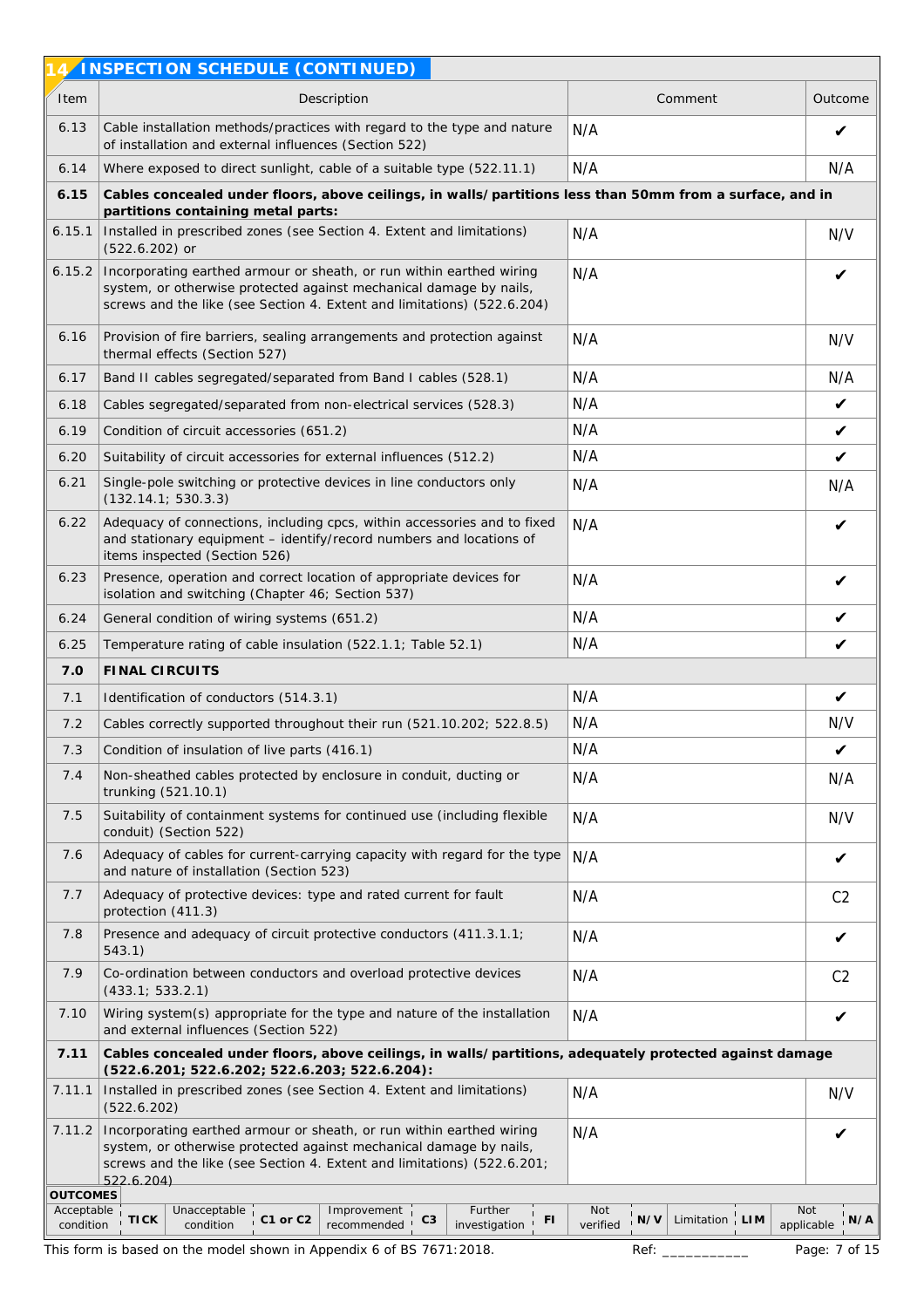|                         | INSPECTION SCHEDULE (CONTINUED)                                                                                                         |                                                            |                                 |
|-------------------------|-----------------------------------------------------------------------------------------------------------------------------------------|------------------------------------------------------------|---------------------------------|
| Item                    | Description                                                                                                                             | Comment                                                    | Outcome                         |
| 7.12                    | Provision of additional protection by 30mA RCD:                                                                                         |                                                            |                                 |
| 7.12.1                  | For all socket-outlets of rating 32A or less unless exempt (411.3.3) *                                                                  | N/A                                                        | C <sub>2</sub>                  |
| 7.12.2                  | For the supply of mobile equipment not exceeding 32A rating for use<br>outdoors $(411.3.3)$ *                                           | N/A                                                        | N/A                             |
| 7.12.3                  | For cables concealed in walls at a depth of less than 50mm (522.6.202,<br>$522.6.203$ *                                                 | N/A                                                        | C <sub>2</sub>                  |
| 7.12.4                  | For cables concealed in walls/partitions containing metal parts regardless<br>of depth (522.6.203) *                                    | N/A                                                        | N/V                             |
| 7.12.5                  | For final circuits supplying luminaires within domestic (household)<br>premises $(411.3.4)$ *                                           | N/A                                                        | N/A                             |
|                         | * Note: Older installations designed prior to BS 7671:2018 may not have been provided with RCDs for additional<br>protection.           |                                                            |                                 |
| 7.13                    | Provision of fire barriers, sealing arrangements and protection against<br>thermal effects (Section 527)                                | N/A                                                        | N/V                             |
| 7.14                    | Band II cables segregated/separated from Band I cables (528.1)                                                                          | N/A                                                        | N/A                             |
| 7.15                    | Cables segregated/separated from non-electrical services (528.3)                                                                        | N/A                                                        | V                               |
| 7.16                    | Termination of cables at enclosures - identify/record numbers and locations of items inspected (Section<br>$526$ :                      |                                                            |                                 |
| 7.16.1                  | Connections under no undue strain (526.6)                                                                                               | N/A                                                        | F1                              |
| 7.16.2                  | No basic insulation of a conductor visible outside enclosure (526.8)                                                                    | N/A                                                        | $\checkmark$                    |
| 7.16.3                  | Connections of live conductors adequately enclosed (526.5)                                                                              | N/A                                                        | V                               |
| 7.16.4                  | Adequately connected at point of entry to enclosure (glands, bushes etc.) N/A<br>(522.8.5)                                              |                                                            | $\checkmark$                    |
| 7.17                    | Condition of accessories including socket-outlets, switches and joint<br>boxes (651.2)                                                  | N/A                                                        | C <sub>2</sub>                  |
| 7.18                    | Suitability of accessories for external influences (512.2)                                                                              | N/A                                                        | V                               |
| 7.19                    | Single-pole switching or protective devices in line conductors only<br>(132.14.1, 530.3.3)                                              | N/A                                                        | V                               |
| 8.0                     | <b>ISOLATION AND SWITCHING</b>                                                                                                          |                                                            |                                 |
| 8.1                     | Isolators (Sections 460; 537):                                                                                                          |                                                            |                                 |
| 8.1.1                   | Presence and condition of appropriate devices (Section 462; 537.2.7)                                                                    | N/A                                                        | V                               |
| 8.1.2                   | Acceptable location - state if local or remote from equipment in question<br>(Section 462; 537.2.7)                                     | N/A                                                        | V                               |
| 8.1.3                   | Capable of being secured in the OFF position (462.3)                                                                                    | N/A                                                        | V                               |
| 8.1.4                   | Correct operation verified (643.10)                                                                                                     | N/A                                                        | V                               |
| 8.1.5                   | Clearly identified by position and/or durable marking (537.2.6)                                                                         | N/A                                                        | V                               |
| 8.1.6                   | Warning label posted in situations where live parts cannot be isolated by<br>the operation of a single device $(514.11.1; 537.1.2)$     | N/A                                                        | N/A                             |
| 8.2                     | Switching off for mechanical maintenance (Section 464; 537.3.2):                                                                        |                                                            |                                 |
| 8.2.1                   | Presence and condition of appropriate devices (464.1; 537.3.2)                                                                          | N/A                                                        | $\checkmark$                    |
| 8.2.2                   | Acceptable location - state if local or remote from equipment in question<br>(537.3.2.4)                                                | N/A                                                        | V                               |
| 8.2.3                   | Capable of being secured in the OFF position (462.3)                                                                                    | N/A                                                        | V                               |
| 8.2.4                   | Correct operation verified (643.10)                                                                                                     | N/A                                                        | V                               |
| 8.2.5                   | Clearly identified by position and/or durable marking (537.3.2.4)                                                                       | N/A                                                        | C <sub>3</sub>                  |
| <b>OUTCOMES</b>         |                                                                                                                                         |                                                            |                                 |
| Acceptable<br>condition | Further<br>Unacceptable<br>Improvement<br><b>TICK</b><br>C1 or C2<br>C <sub>3</sub><br>FI.<br>condition<br>recommended<br>investigation | Not<br>Limitation $\frac{1}{1}$ LIM<br>$'$ N/V<br>verified | <b>Not</b><br>N/A<br>applicable |
|                         | This form is based on the model shown in Appendix 6 of BS 7671:2018.                                                                    | Ref:                                                       | Page: 8 of 15                   |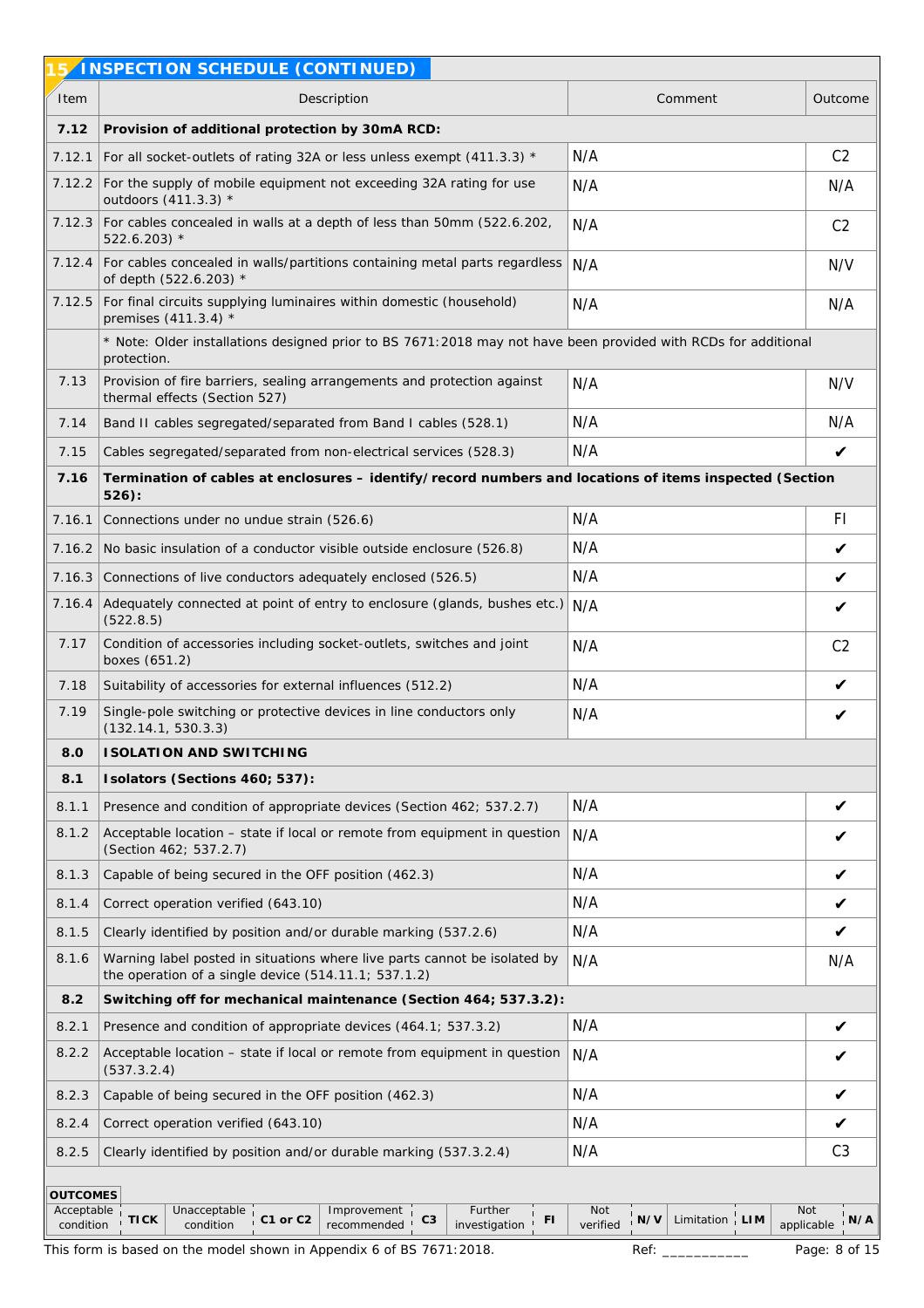|                         | INSPECTION SCHEDULE (CONTINUED)                                                                                                                                                     |                                                        |                                 |
|-------------------------|-------------------------------------------------------------------------------------------------------------------------------------------------------------------------------------|--------------------------------------------------------|---------------------------------|
| Item                    | Description                                                                                                                                                                         | Comment                                                | Outcome                         |
| 8.3                     | Emergency switching/stopping (Section 465; 537.3.3):                                                                                                                                |                                                        |                                 |
| 8.3.1                   | Presence and condition of appropriate devices (Section 465; 537.3.3;<br>537.4)                                                                                                      | N/A                                                    | $\checkmark$                    |
| 8.3.2                   | Readily accessible for operation where danger might occur (537.3.3.6)                                                                                                               | N/A                                                    | V                               |
| 8.3.3                   | Correct operation verified (643.10)                                                                                                                                                 | N/A                                                    | V                               |
| 8.3.4                   | Clearly identified by position and/or durable marking (537.3.3.6)                                                                                                                   | N/A                                                    | C <sub>3</sub>                  |
| 8.4                     | Functional switching (Section 463; 537.3.1):                                                                                                                                        |                                                        |                                 |
| 8.4.1                   | Presence and condition of appropriate devices (537.3.1.1; 537.3.1.2)                                                                                                                | N/A                                                    | $\checkmark$                    |
| 8.4.2                   | Correct operation verified (537.3.1.1; 537.3.1.2)                                                                                                                                   | N/A                                                    | V                               |
| 9.0                     | CURRENT-USING EQUIPMENT (PERMANENTLY CONNECTED)                                                                                                                                     |                                                        |                                 |
| 9.1                     | Condition of equipment in terms of IP rating etc (416.2)                                                                                                                            | N/A                                                    | N/V                             |
| 9.2                     | Equipment does not constitute a fire hazard (Section 421)                                                                                                                           | N/A                                                    | V                               |
| 9.3                     | Enclosure not damaged/deteriorated so as to impair safety (134.1.1;<br>416.2; 512.2)                                                                                                | N/A                                                    | V                               |
| 9.4                     | Suitability for the environment and external influences (512.2)                                                                                                                     | N/A                                                    | $\checkmark$                    |
| 9.5                     | Security of fixing (134.1.1)                                                                                                                                                        | N/A                                                    | C <sub>2</sub>                  |
| 9.6                     | Cable entry holes in ceiling above luminaires, sized or sealed so as to<br>restrict the spread of fire: List number and location of luminaires<br>inspected (separate page) (527.2) | N/A                                                    | N/V                             |
| 9.7                     | Recessed luminaires (downlighters):                                                                                                                                                 |                                                        |                                 |
| 9.7.1                   | Correct type of lamps fitted (559.3.1)                                                                                                                                              | N/A                                                    | N/A                             |
| 9.7.2                   | Installed to minimise build-up of heat by use of 'fire rated' fittings,<br>insulation displacement box or similar (421.1.2)                                                         | N/A                                                    | N/A                             |
| 9.7.3                   | No signs of overheating to surrounding building fabric (559.4.1)                                                                                                                    | N/A                                                    | N/A                             |
| 9.7.4                   | No signs of overheating to conductors/terminations (526.1)                                                                                                                          | N/A                                                    | N/A                             |
| 10.0                    | LOCATION(S) CONTAINING A BATH OR SHOWER                                                                                                                                             |                                                        |                                 |
| 10.1                    | Additional protection for all low voltage (LV) circuits by RCD not<br>exceeding 30mA (701.411.3.3)                                                                                  | N/A                                                    | N/A                             |
| 10.2                    | Where used as a protective measure, requirements for SELV or PELV met N/A<br>(701.414.4.5)                                                                                          |                                                        | N/A                             |
| 10.3                    | Shaver sockets comply with BS EN 61558-2-5 formerly BS 3535<br>(701.512.3)                                                                                                          | N/A                                                    | N/A                             |
| 10.4                    | Presence of supplementary bonding conductors, unless not required by<br>BS 7671:2018 (701.415.2)                                                                                    | N/A                                                    | N/A                             |
| 10.5                    | Low voltage (e.g. 230 volt) socket-outlets sited at least 3m from zone 1<br>(701.512.3)                                                                                             | N/A                                                    | N/A                             |
| 10.6                    | Suitability of equipment for external influences for installed location in<br>terms of IP rating (701.512.2)                                                                        | N/A                                                    | N/A                             |
| 10.7                    | Suitability of accessories and controlgear etc. for a particular zone<br>(701.512.3)                                                                                                | N/A                                                    | N/A                             |
| 10.8                    | Suitability of current-using equipment for particular position within the<br>location (701.55)                                                                                      | N/A                                                    | N/A                             |
| 11.0                    | OTHER PART 7 SPECIAL INSTALLATIONS OR LOCATIONS<br>List all other special installation or locations present, if any. (Record separately the results of particular inspections)      |                                                        |                                 |
| 11.1                    | N/A                                                                                                                                                                                 | N/A                                                    | N/A                             |
| 11.2                    | N/A                                                                                                                                                                                 | N/A                                                    | N/A                             |
| 11.3                    | N/A                                                                                                                                                                                 | N/A                                                    | N/A                             |
| <b>OUTCOMES</b>         |                                                                                                                                                                                     |                                                        |                                 |
| Acceptable<br>condition | Further<br>Unacceptable<br>Improvement<br><b>TICK</b><br>C1 or C2<br>C <sub>3</sub><br>FI<br>condition<br>recommended<br>investigation                                              | Not<br>Limitation $\frac{1}{1}$ LIM<br>N/V<br>verified | <b>Not</b><br>N/A<br>applicable |
|                         | This form is based on the model shown in Appendix 6 of BS 7671:2018.                                                                                                                | Ref:                                                   | Page: 9 of 15                   |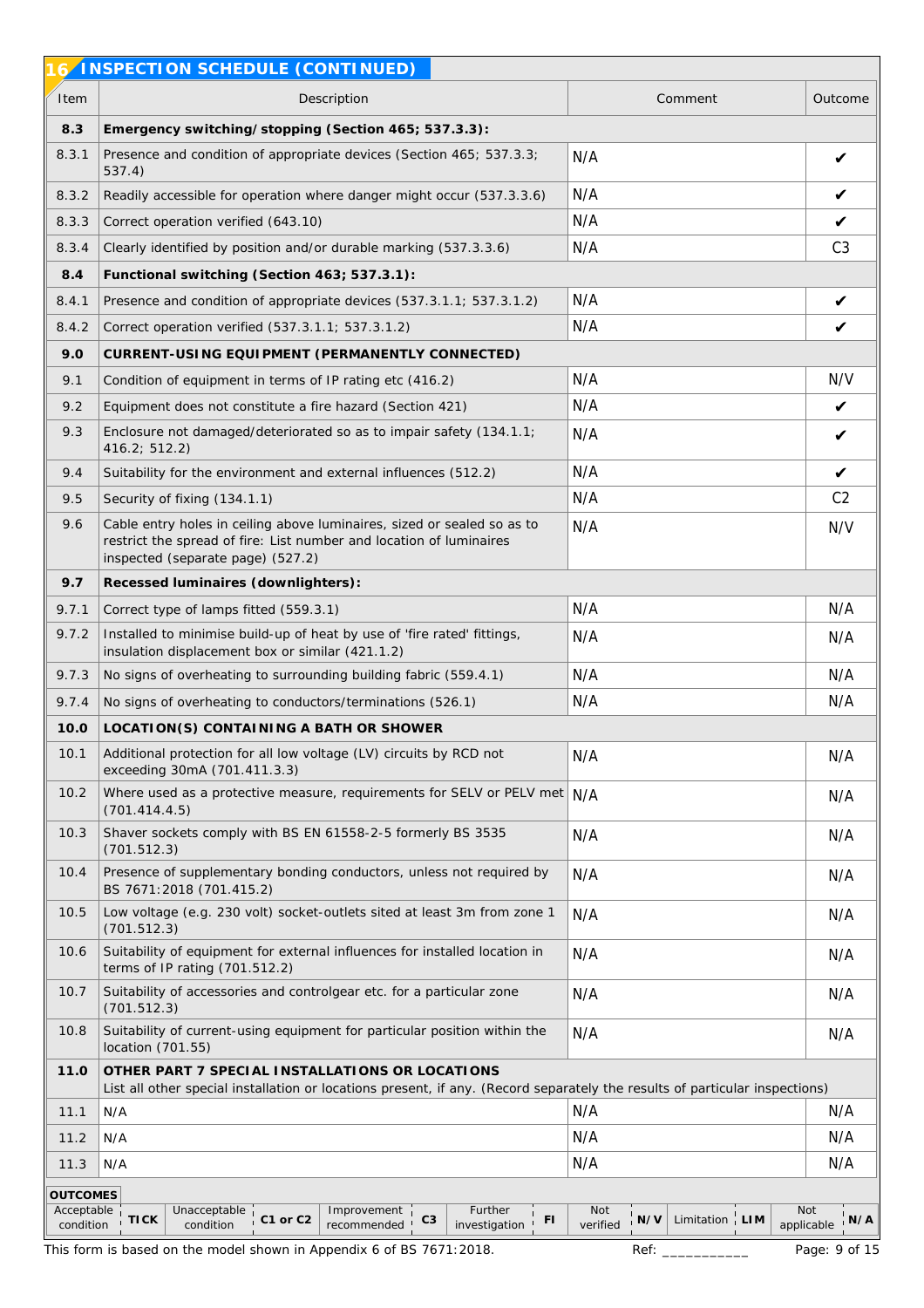|                             | SCHEDULE OF CIRCUIT DETAILS AND TEST RESULTS                                                                                                                                                                                                                                                                   |                   |                     |                            |                             |                               |                                                           |                                |                                                                                  |                       |                |                                 |                                                              |                                   |                                                                                           |                         |                                   |                                                                   |                                  |                                     |                        |                            |                                                                                                                                                                                         |                         |                                          |                                          |
|-----------------------------|----------------------------------------------------------------------------------------------------------------------------------------------------------------------------------------------------------------------------------------------------------------------------------------------------------------|-------------------|---------------------|----------------------------|-----------------------------|-------------------------------|-----------------------------------------------------------|--------------------------------|----------------------------------------------------------------------------------|-----------------------|----------------|---------------------------------|--------------------------------------------------------------|-----------------------------------|-------------------------------------------------------------------------------------------|-------------------------|-----------------------------------|-------------------------------------------------------------------|----------------------------------|-------------------------------------|------------------------|----------------------------|-----------------------------------------------------------------------------------------------------------------------------------------------------------------------------------------|-------------------------|------------------------------------------|------------------------------------------|
|                             | Distribution board designation:                                                                                                                                                                                                                                                                                |                   |                     |                            | D.B. 1                      |                               |                                                           |                                |                                                                                  |                       |                | Location:                       |                                                              |                                   |                                                                                           |                         |                                   |                                                                   |                                  |                                     |                        |                            |                                                                                                                                                                                         |                         |                                          |                                          |
|                             |                                                                                                                                                                                                                                                                                                                |                   |                     |                            |                             |                               |                                                           |                                | Circuit<br>Overcurrent protective<br><b>RCD</b><br>conductors:<br>devices<br>csa |                       |                |                                 |                                                              |                                   | Circuit impedances (Ohms)                                                                 |                         |                                   | Insulation<br>resistance                                          |                                  | ured                                | <b>RCD</b>             |                            | AFDD                                                                                                                                                                                    |                         |                                          |                                          |
| Circuit number<br>and phase | Circuit designation                                                                                                                                                                                                                                                                                            | of wiring<br>Type | Method<br>Reference | Number of<br>points served | Live<br>mm <sup>2</sup>     | cpc<br>$\mid$ mm <sup>2</sup> | Max disconnect time<br>permitted by BS7671<br>$\mathsf S$ | BS(EN)                         | Type No                                                                          | Rating<br>$\mathsf A$ | Capacity<br>kA | Operating<br>current, IAn<br>mA | BS7671<br>$\frac{2s}{d}$<br>Maximum<br>permitted<br>$\Omega$ | r <sub>1</sub><br>(Line)          | Ring final circuits only<br>(measured end to end)<br>$r_{n}$<br>$\vert$ (Neutral) $\vert$ | r <sub>2</sub><br>(cpc) | $R_1 + R_2$                       | All circuits<br>(one column to<br>be completed)<br>R <sub>2</sub> | Live<br>Live<br>$M\Omega$        | Earth<br>Live<br>$M\Omega$          | Test voltage<br>$\vee$ | Polarity<br>$\checkmark$   | $\begin{array}{c}\n\text{meas} \\ 1 \text{ loop} \\ \hline\n\vdots \\ \hline\n25\n\end{array}$<br>Maximum meas<br>earth fault loop<br>impedance Zs<br>Disconnection<br>time<br>$\Omega$ | ms                      | Test button<br>operation<br>$\checkmark$ | Test button<br>operation<br>$\checkmark$ |
|                             | <b>SUPPLY CABLE</b>                                                                                                                                                                                                                                                                                            | F                 | С                   | $\overline{2}$             | 25                          | 76                            | 5                                                         | $88-2$                         | gG                                                                               | 80                    |                |                                 | 80 N/A 0.55                                                  |                                   |                                                                                           |                         |                                   |                                                                   |                                  | > 200 500                           |                        | $\boldsymbol{\mathcal{U}}$ |                                                                                                                                                                                         |                         |                                          | N/A N/A N/A                              |
| 1R                          | SOCKETS BEHIND A/V DESK +<br><b>3xFAN BLOWERS</b>                                                                                                                                                                                                                                                              | A                 | $\mathsf C$         | 5                          |                             | $2.5$ 1.5 0.4                 |                                                           | 60898                          | $\mathsf{C}$                                                                     | 10                    |                |                                 | 10 N/A 2.19                                                  | N/A                               | N/A                                                                                       |                         | N/A 4.32K N/A                     |                                                                   | >299                             | $>299$ 500                          |                        | $\boldsymbol{\mathcal{U}}$ |                                                                                                                                                                                         | $LIM$ $N/A$ $N/A$ $N/A$ |                                          |                                          |
| 1Y                          | SOCKET 1ST FLOOR NARTHEX                                                                                                                                                                                                                                                                                       | A                 | $\mathsf C$         |                            |                             | $2.5$ 1.5 0.4                 |                                                           | 60898                          | $\mathsf{C}$                                                                     | 16                    |                |                                 | 10 N/A 1.37                                                  | N/A                               | N/A                                                                                       |                         | $N/A$ 0.43                        | N/A                                                               | >299                             | $>299$ 500                          |                        | $\checkmark$               |                                                                                                                                                                                         | $0.65$ N/A N/A N/A      |                                          |                                          |
| 1B                          | HEATING CELLAR/ELEC<br>HEATER/OUTSIDE LIGHTS                                                                                                                                                                                                                                                                   | Α                 | C                   | 9                          |                             | $1.0$   $1.0$   $0.4$         |                                                           | 60898                          | $\mathsf{C}$                                                                     | 10                    |                |                                 | 10 N/A 2.19                                                  | N/A                               | N/A                                                                                       |                         | $N/A$ 0.34                        | N/A                                                               | LIM                              | LIM                                 | 500                    |                            | $\vee$ 0.94 N/A N/A N/A                                                                                                                                                                 |                         |                                          |                                          |
| 2R                          | <b>BAPTIST POOL COMMANDO</b><br><b>SOCKET</b>                                                                                                                                                                                                                                                                  | A                 | C                   |                            | 6                           | 2.5 0.4                       |                                                           | 60898                          | $\mathsf{C}$                                                                     | 32                    |                |                                 | 10 N/A 0.68 N/A                                              |                                   | N/A                                                                                       |                         |                                   |                                                                   | $N/A$ 0.16 $N/A$ >299            | >299 500 $\bigvee$ 0.40 N/A N/A N/A |                        |                            |                                                                                                                                                                                         |                         |                                          |                                          |
| 2Y                          | DOWNSTAIRS WATER HEATER                                                                                                                                                                                                                                                                                        | A                 | C                   |                            |                             | $2.5$ 1.5 0.4                 |                                                           | 60898                          | $\mathsf{C}$                                                                     | 16                    |                |                                 | 10 N/A 1.37                                                  | N/A                               | N/A                                                                                       |                         | $N/A$ 0.30                        | N/A                                                               | LIM                              | $>299$ 500                          |                        | $\boldsymbol{\nu}$         | 0.52 N/A N/A N/A                                                                                                                                                                        |                         |                                          |                                          |
|                             | B<br>$\mathsf{C}$<br>$\mathsf{D}$<br>$\overline{A}$<br><b>CODES FOR</b><br>Thermoplastic<br>Thermoplastic<br>Thermoplastic<br>Thermoplastic<br>TYPE OF<br>insulated/sheathed<br>cables in<br>cables in<br>cables in<br><b>WIRING</b><br>cables<br>metallic conduit<br>nonmetallic conduit<br>metallic trunking |                   |                     |                            |                             |                               |                                                           |                                |                                                                                  |                       |                |                                 | nonmetallic trunking                                         | E<br>Thermoplastic<br>/SWA cables |                                                                                           |                         | G<br>Thermosetting<br>/SWA cables |                                                                   | H<br>Mineral<br>insulated cables |                                     |                        |                            | O - Other<br>N/A                                                                                                                                                                        |                         |                                          |                                          |
|                             | BOARD CHARACTERISTICS<br>APPLIES WHEN THE BOARD IS NOT CONNECTED TO<br>Supply to this distribution board is from:                                                                                                                                                                                              |                   |                     |                            | N/A                         |                               |                                                           | THE ORIGIN OF THE INSTALLATION |                                                                                  | No of phases:         |                |                                 | N/A                                                          |                                   |                                                                                           |                         |                                   |                                                                   |                                  | Confirmation of supply polarity:    |                        |                            |                                                                                                                                                                                         |                         |                                          | N/A                                      |
|                             | Overcurrent protective device<br>$BS(EN)$ :<br>for the distribution circuit:                                                                                                                                                                                                                                   |                   |                     |                            | N/A                         |                               |                                                           |                                |                                                                                  | Rating:               |                |                                 | N/A A                                                        |                                   | Nominal<br>Voltage:                                                                       |                         | N/A v                             | $Zs$ :                                                            |                                  |                                     | $N/A$ $\Omega$         | $lpf$ :                    |                                                                                                                                                                                         |                         |                                          | N/A ka                                   |
| <b>RCD</b>                  | BS(EN):                                                                                                                                                                                                                                                                                                        |                   |                     |                            | N/A                         |                               |                                                           |                                |                                                                                  | No of poles:          |                |                                 | N/A                                                          |                                   | Rating:                                                                                   |                         | N/A <sub>mA</sub>                 |                                                                   | Disconnection<br>time at In:     |                                     | N/A ms                 |                            | Disconnection<br>time at 5ln:                                                                                                                                                           |                         |                                          | $N/A$ ms                                 |
|                             | DETAILS OF TEST INSTRUMENTS<br>Details of Test Instruments used (state serial and/or asset numbers):                                                                                                                                                                                                           |                   |                     |                            |                             |                               |                                                           |                                |                                                                                  |                       |                |                                 |                                                              |                                   |                                                                                           |                         |                                   |                                                                   |                                  |                                     |                        |                            |                                                                                                                                                                                         |                         |                                          |                                          |
|                             | Multi-functional:                                                                                                                                                                                                                                                                                              | <b>FLUKE MFT</b>  |                     |                            |                             |                               |                                                           | Insulation resistance:         |                                                                                  |                       |                |                                 |                                                              |                                   |                                                                                           |                         |                                   |                                                                   | Continuity:                      |                                     |                        |                            |                                                                                                                                                                                         |                         |                                          |                                          |
|                             | Earth electrode resistance:                                                                                                                                                                                                                                                                                    |                   |                     |                            | Earth fault loop impedance: |                               |                                                           |                                |                                                                                  |                       |                |                                 |                                                              |                                   |                                                                                           | RCD:                    |                                   |                                                                   |                                  |                                     |                        |                            |                                                                                                                                                                                         |                         |                                          |                                          |
| Name:                       | <b>TESTED BY</b><br>PAUL WATSON                                                                                                                                                                                                                                                                                |                   | Position:           |                            |                             |                               |                                                           | Electrician                    |                                                                                  |                       |                |                                 | Signature:                                                   |                                   |                                                                                           |                         |                                   | $L\rightarrow$                                                    |                                  |                                     | Date:                  |                            |                                                                                                                                                                                         | 08/04/2020              |                                          |                                          |
|                             | This form is based on the model shown in Appendix 6 of BS 7671:2018.                                                                                                                                                                                                                                           |                   |                     |                            |                             |                               |                                                           |                                |                                                                                  |                       |                |                                 |                                                              |                                   |                                                                                           | Ref:                    |                                   |                                                                   |                                  |                                     |                        |                            |                                                                                                                                                                                         |                         |                                          | Page: 10 of 15                           |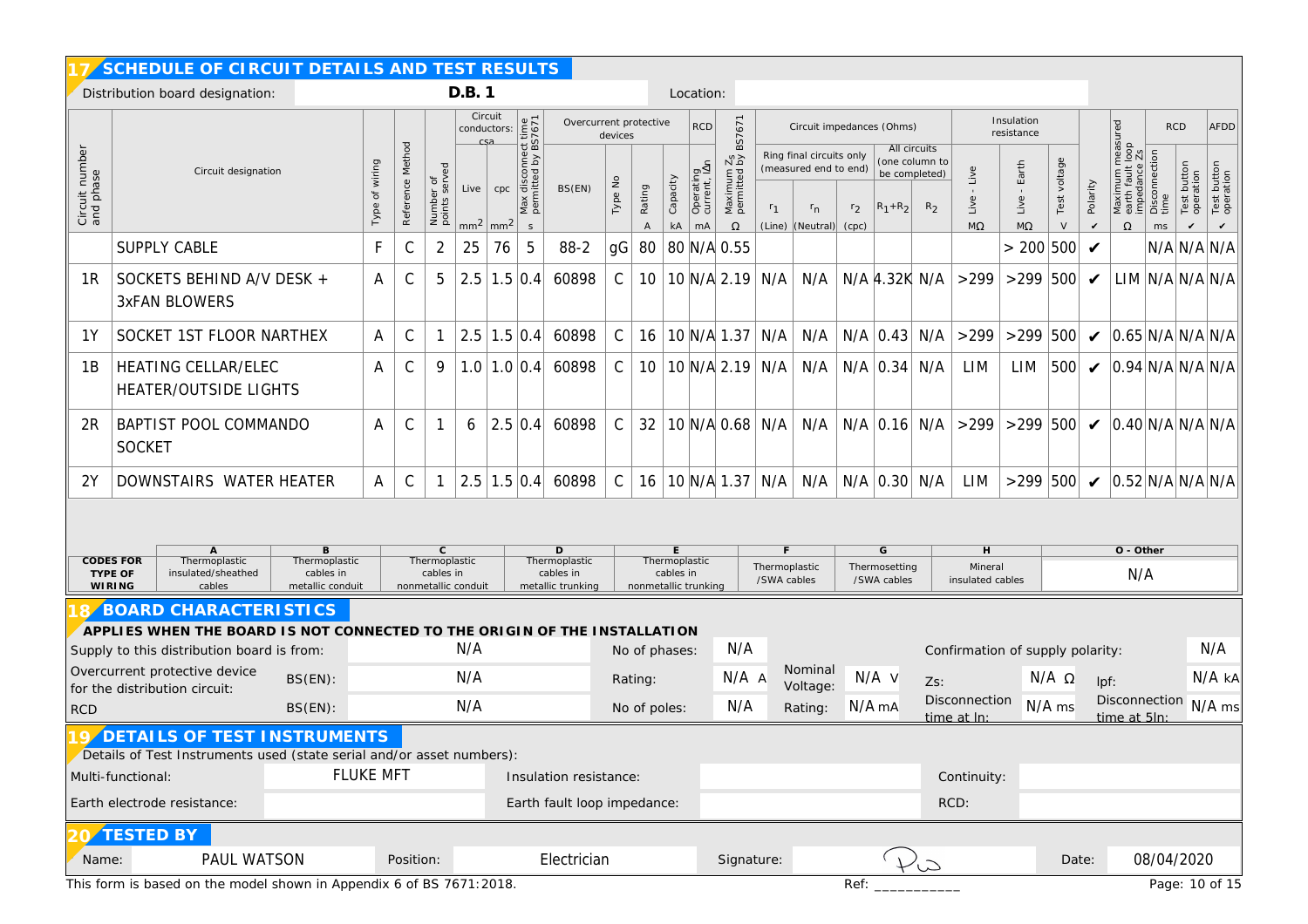|                             | SCHEDULE OF CIRCUIT DETAILS AND TEST RESULTS                                                                                                                                                                                           |                     |                  |                                        |        |                               |                                                           |                               |               |                                                |                            |                                 |                                                      |                              |                                                                           |                         |                              |                                                                   |                             |                                                        |                        |                            |                                                        |                             |                                          |                                          |  |  |
|-----------------------------|----------------------------------------------------------------------------------------------------------------------------------------------------------------------------------------------------------------------------------------|---------------------|------------------|----------------------------------------|--------|-------------------------------|-----------------------------------------------------------|-------------------------------|---------------|------------------------------------------------|----------------------------|---------------------------------|------------------------------------------------------|------------------------------|---------------------------------------------------------------------------|-------------------------|------------------------------|-------------------------------------------------------------------|-----------------------------|--------------------------------------------------------|------------------------|----------------------------|--------------------------------------------------------|-----------------------------|------------------------------------------|------------------------------------------|--|--|
|                             | Distribution board designation:                                                                                                                                                                                                        |                     |                  |                                        | D.B. 1 |                               |                                                           |                               |               |                                                |                            | Location:                       |                                                      |                              |                                                                           |                         |                              |                                                                   |                             |                                                        |                        |                            |                                                        |                             |                                          |                                          |  |  |
|                             |                                                                                                                                                                                                                                        |                     |                  |                                        |        | Circuit<br>conductors:<br>csa |                                                           |                               | devices       | BS7671<br>Overcurrent protective<br><b>RCD</b> |                            |                                 |                                                      |                              | Circuit impedances (Ohms)                                                 |                         |                              |                                                                   |                             | Insulation<br>resistance                               |                        |                            | measured<br>t loop<br>$\frac{1}{2}$ Zs                 |                             | <b>RCD</b>                               | <b>AFDD</b>                              |  |  |
| Circuit number<br>and phase | Circuit designation                                                                                                                                                                                                                    | wiring<br>ð<br>Type | Reference Method | er of<br>served<br>Number<br>points se | Live   | cpc<br>$mm2$ mm <sup>2</sup>  | Max disconnect time<br>permitted by BS7671<br>$\mathsf S$ | BS(EN)                        | Type No       | Rating<br>$\overline{A}$                       | Capacity<br>kA             | Operating<br>current, IAn<br>mA | $\frac{7s}{2}$<br>Maximum<br>permitted I<br>$\Omega$ | r <sub>1</sub><br>(Line)     | Ring final circuits only<br>(measured end to end)<br>$r_{n}$<br>(Neutral) | r <sub>2</sub><br>(cpc) | $ R_1 + R_2 $                | All circuits<br>(one column to<br>be completed)<br>R <sub>2</sub> | Live<br>Live<br>$M\Omega$   | Earth<br>Live<br>$M\Omega$                             | Test voltage<br>$\vee$ | Polarity<br>V              | Maximum m<br>earth fault lo<br>impedance 2<br>$\Omega$ | Disconnection<br>time<br>ms | Test button<br>operation<br>$\checkmark$ | Test button<br>operation<br>$\checkmark$ |  |  |
| 2B                          | SOCKETS KITCHEN + EXTRACTOR<br>FAN                                                                                                                                                                                                     | A                   | C                | 6                                      |        | $2.5$ 1.5 0.4                 |                                                           | 60898                         | $\mathsf C$   | 32                                             |                            |                                 | 10 N/A 0.68                                          | 0.20                         | 0.21                                                                      | 0.33 0.14               |                              | N/A                                                               | >299                        | $\geq$                                                 | 299 500                | $\boldsymbol{\mathcal{U}}$ | 0.74 N/A N/A N/A                                       |                             |                                          |                                          |  |  |
| 3R                          | LIGHTS NARTHEX + WORSHIP<br>HALL + WC/FAN                                                                                                                                                                                              | A                   | C                | 16                                     |        | $1.5$   $1.0$   $0.4$         |                                                           | 60898                         | $\mathcal{C}$ | 16                                             |                            |                                 | 10 N/A 1.37                                          | N/A                          | N/A                                                                       |                         | $N/A$ 2.33 $N/A$             |                                                                   | LIM                         | LIM                                                    | 500                    | $\boldsymbol{\mathcal{U}}$ | 2.55 N/A N/A N/A                                       |                             |                                          |                                          |  |  |
| 3Y                          | SOCKETS ENTRANCE + OUTSIDE<br>LIGHT FCU                                                                                                                                                                                                | A                   | $\mathsf C$      | 4                                      |        | $2.5$ 1.5 0.4                 |                                                           | 60898                         | $\mathsf{C}$  | 20                                             |                            |                                 | 10 N/A 1.09                                          | N/A                          | N/A                                                                       |                         | $N/A$ 0.51 $N/A$             |                                                                   | >299                        | >299 500 $\checkmark$ 0.73 N/A N/A N/A                 |                        |                            |                                                        |                             |                                          |                                          |  |  |
| 3B                          | LIGHTS ENT/STAIRS/DIS<br>WC/CELLAR                                                                                                                                                                                                     | A                   | C                | 17                                     |        |                               |                                                           | $1.0$   $1.0$   $0.4$   60898 | $\mathsf{C}$  | 16                                             |                            |                                 | 10 N/A 1.37                                          | N/A                          | N/A                                                                       |                         | $N/A$ 1.05 N/A               |                                                                   | <b>LIM</b>                  | LIM                                                    |                        |                            | $ 500 $ $\checkmark$ $ 1.65 N/A N/A N/A$               |                             |                                          |                                          |  |  |
| 4R                          | WATER HEATER DISABLED<br><b>TOILET</b>                                                                                                                                                                                                 | A                   | C                |                                        |        | $2.5$ 1.5 0.4                 |                                                           | 60898                         | $\mathsf C$   | 16                                             |                            |                                 | 10 N/A 1.37                                          | N/A                          | N/A                                                                       |                         | $N/A$ 0.60 $N/A$             |                                                                   |                             | >299  > 299   500   $\bigvee$   0.82   N/A   N/A   N/A |                        |                            |                                                        |                             |                                          |                                          |  |  |
| 4Y                          | SOCKET VESTRY + ALARM PANEL                                                                                                                                                                                                            | С                   | C                | 2                                      |        | $2.5$ 1.5 0.4                 |                                                           | 60898                         | $\mathsf C$   | 32                                             |                            |                                 | 10 N/A 0.68                                          | N/A                          | N/A                                                                       |                         | $N/A$ 0.56 $N/A$             |                                                                   | LIM                         | LIM                                                    | 500                    |                            | $\times$  0.78 N/A N/A N/A                             |                             |                                          |                                          |  |  |
| 4B                          | LIGHTS KITCHEN/PLAY RM/BK<br>STAIRS/TOI                                                                                                                                                                                                | A                   | C                | 27                                     |        | $1.0$   $1.0$   $0.4$         |                                                           | 60898                         | $\mathsf C$   | 10                                             |                            |                                 | 10 N/A 2.19                                          | N/A                          | N/A                                                                       |                         | $N/A$ 1.70 $N/A$             |                                                                   | LIM                         | 24.0                                                   | 500                    | $\boldsymbol{\mathcal{U}}$ | 2.30 N/A N/A N/A                                       |                             |                                          |                                          |  |  |
| 5R                          | <b>COOKER KITCHEN</b>                                                                                                                                                                                                                  | A                   | $\mathsf C$      |                                        | 6      | 2.5 0.4                       |                                                           | 60898                         | $\mathsf{C}$  | 32                                             |                            |                                 | 10 N/A 0.68                                          | N/A                          | N/A                                                                       |                         | $N/A$ 0.37 N/A               |                                                                   | LIM                         | 96.1                                                   | 500                    | $\checkmark$               | 0.59 N/A N/A N/A                                       |                             |                                          |                                          |  |  |
| 5Y                          | SOCKETS STAGE IN WORSHIP<br><b>ROOM</b>                                                                                                                                                                                                | A                   | C                | 8                                      |        | $2.5$ 1.5 0.4                 |                                                           | 61009                         | $\mathsf{C}$  | 10 <sup>°</sup>                                |                            |                                 |                                                      |                              | 10 30 2.19 0.43 0.44 0.68 0.25 N/A                                        |                         |                              |                                                                   | >299                        | $>299$ 500                                             |                        | $\boldsymbol{\mathcal{U}}$ | 0.47 8.9                                               |                             |                                          | $\vee$ N/A                               |  |  |
| 5B                          | SOCKETS LOUNGE/OFFICE                                                                                                                                                                                                                  | A                   | C                | 8                                      |        | $2.5$ 1.5 0.4                 |                                                           | 61009                         | $\mathsf{C}$  | 32                                             |                            |                                 |                                                      | 10 30 0.68 0.73              | 0.72                                                                      | $ 1.40 $ LIM            |                              | LIM                                                               | LIM                         | LIM                                                    | 500                    | $\checkmark$               | 2.00 8.9                                               |                             | $\checkmark$                             | N/A                                      |  |  |
| 6R                          | <b>LIFT</b>                                                                                                                                                                                                                            | F                   | С                |                                        | 4      |                               | 35 0.4                                                    | 60898                         | $\mathsf{C}$  | 20                                             |                            |                                 |                                                      | $10$ N/A $1.09$ N/A          | N/A                                                                       |                         |                              |                                                                   | $N/A$ $N/A$ $0.20$ $>299$   | $>299$ 500                                             |                        | $\checkmark$               | 0.42 N/A N/A N/A                                       |                             |                                          |                                          |  |  |
| 6Y                          | LIFT                                                                                                                                                                                                                                   | F.                  | C                |                                        | 4      |                               |                                                           | 35 0.4 60898                  | C             | 20                                             |                            |                                 |                                                      | 10 N/A 1.09 N/A              | N/A                                                                       |                         |                              |                                                                   | $N/A$ N/A $0.20$ > 299      | >299 500 $\checkmark$                                  |                        |                            | 0.42 N/A N/A N/A                                       |                             |                                          |                                          |  |  |
|                             |                                                                                                                                                                                                                                        |                     |                  |                                        |        |                               |                                                           |                               |               |                                                |                            |                                 |                                                      |                              |                                                                           |                         |                              |                                                                   |                             |                                                        |                        |                            |                                                        |                             |                                          |                                          |  |  |
|                             | $\mathsf C$<br>D<br>A<br>В<br>Thermoplastic                                                                                                                                                                                            |                     |                  |                                        |        |                               |                                                           |                               |               |                                                |                            |                                 |                                                      | G<br>F.                      |                                                                           |                         |                              |                                                                   | H                           |                                                        |                        |                            | O - Other                                              |                             |                                          |                                          |  |  |
|                             | <b>CODES FOR</b><br>Thermoplastic<br>Thermoplastic<br>Thermoplastic<br>cables in<br>TYPE OF<br>insulated/sheathed<br>cables in<br>cables in<br>cables<br>metallic conduit<br>nonmetallic conduit<br>metallic trunking<br><b>WIRING</b> |                     |                  |                                        |        |                               |                                                           |                               |               | nonmetallic trunking                           | Thermoplastic<br>cables in |                                 |                                                      | Thermoplastic<br>/SWA cables |                                                                           |                         | Thermosetting<br>/SWA cables |                                                                   | Mineral<br>insulated cables |                                                        | N/A                    |                            |                                                        |                             |                                          |                                          |  |  |
|                             | This form is based on the model shown in Appendix 6 of BS 7671:2018.                                                                                                                                                                   |                     |                  |                                        |        |                               |                                                           |                               |               |                                                |                            |                                 |                                                      |                              |                                                                           | Ref:                    |                              |                                                                   |                             |                                                        | Page: 11 of 15         |                            |                                                        |                             |                                          |                                          |  |  |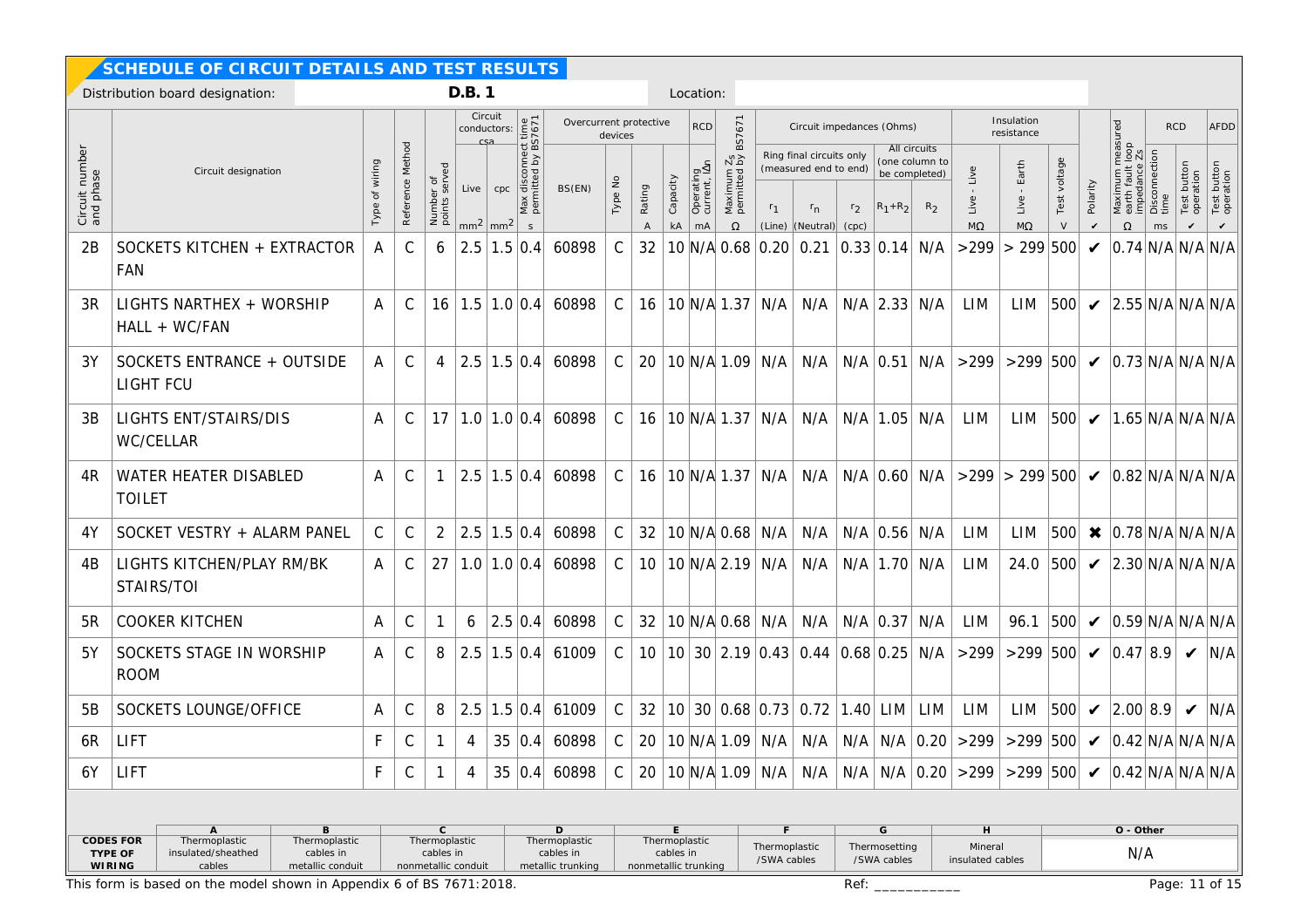|                             | SCHEDULE OF CIRCUIT DETAILS AND TEST RESULTS                                                       |                                                                      |                                                                                                      |                                                                                                                                                                                  |                            |                                        |  |             |                                      |                              |                       |                                    |                           |                                               |                              |                                                   |                |                              |                                                 |                                         |                                  |              |                          |                                                                               |      |                          |                          |
|-----------------------------|----------------------------------------------------------------------------------------------------|----------------------------------------------------------------------|------------------------------------------------------------------------------------------------------|----------------------------------------------------------------------------------------------------------------------------------------------------------------------------------|----------------------------|----------------------------------------|--|-------------|--------------------------------------|------------------------------|-----------------------|------------------------------------|---------------------------|-----------------------------------------------|------------------------------|---------------------------------------------------|----------------|------------------------------|-------------------------------------------------|-----------------------------------------|----------------------------------|--------------|--------------------------|-------------------------------------------------------------------------------|------|--------------------------|--------------------------|
|                             | Distribution board designation:                                                                    |                                                                      |                                                                                                      |                                                                                                                                                                                  |                            | D.B. 1                                 |  |             |                                      |                              |                       |                                    | Location:                 |                                               |                              |                                                   |                |                              |                                                 |                                         |                                  |              |                          |                                                                               |      |                          |                          |
|                             |                                                                                                    |                                                                      |                                                                                                      | Circuit<br>Circuit<br>conductors: <u>esa</u><br>csa<br>csa<br>csa<br>Live<br>cpc<br><u>star at at at at at a</u><br><u>star at at at a</u><br><u>star at at at a</u><br><b>l</b> |                            |                                        |  | devices     | Overcurrent protective<br><b>RCD</b> |                              |                       |                                    | Circuit impedances (Ohms) |                                               |                              |                                                   |                |                              | Insulation<br>resistance                        |                                         |                                  |              |                          | <b>RCD</b>                                                                    | AFDD |                          |                          |
| Circuit number<br>and phase |                                                                                                    | Circuit designation                                                  | Type of wiring                                                                                       | Reference Method                                                                                                                                                                 |                            |                                        |  |             | BS(EN)                               |                              |                       |                                    | Operating<br>current, IAn | Maximum Z <sub>S</sub><br>permitted by BS7671 |                              | Ring final circuits only<br>(measured end to end) |                |                              | All circuits<br>(one column to<br>be completed) | $\mathsf{Live} \text{ -} \mathsf{Live}$ | Earth                            | Test voltage |                          | Maximum measured<br>earth fault loop<br>impedance Zs<br>Disconnection<br>time |      | Test button<br>operation | Test button<br>operation |
|                             |                                                                                                    |                                                                      |                                                                                                      |                                                                                                                                                                                  | Number of<br>points served | $\mid$ mm <sup>2</sup> mm <sup>2</sup> |  | $\mathsf S$ |                                      | Type No                      | Rating<br>$\mathsf A$ | Capacity<br>$\mathsf{k}\mathsf{A}$ | mA                        | $\Omega$                                      | $r_1$<br>(Line)              | $r_{n}$<br>(Neutral) (cpc)                        | r <sub>2</sub> | $ R_1 + R_2 $                | $R_2$                                           | $\rm{M}\Omega$                          | $Live - i$<br>$\mathsf{M}\Omega$ | $\vee$       | Polarity<br>$\checkmark$ | $\Omega$                                                                      | ms   | $\checkmark$             | $\mathbf{v}$             |
| 6B                          | LIFT                                                                                               |                                                                      | F                                                                                                    | $\mathsf C$                                                                                                                                                                      |                            | 4                                      |  | 35 0.4      | 60898                                | $\mathbb C$                  | 20                    |                                    |                           | 10 N/A 1.09                                   | N/A                          | N/A                                               |                |                              | $N/A$ $N/A$ 0.20                                | >299                                    | $>299$                           | 500          | $\checkmark$             | 0.80 N/A N/A N/A                                                              |      |                          |                          |
|                             |                                                                                                    |                                                                      |                                                                                                      |                                                                                                                                                                                  |                            |                                        |  |             |                                      |                              |                       |                                    |                           |                                               |                              |                                                   |                |                              |                                                 |                                         |                                  |              |                          |                                                                               |      |                          |                          |
|                             |                                                                                                    |                                                                      |                                                                                                      |                                                                                                                                                                                  |                            |                                        |  |             |                                      |                              |                       |                                    |                           |                                               |                              |                                                   |                |                              |                                                 |                                         |                                  |              |                          |                                                                               |      |                          |                          |
|                             |                                                                                                    |                                                                      |                                                                                                      |                                                                                                                                                                                  |                            |                                        |  |             |                                      |                              |                       |                                    |                           |                                               |                              |                                                   |                |                              |                                                 |                                         |                                  |              |                          |                                                                               |      |                          |                          |
|                             |                                                                                                    |                                                                      |                                                                                                      |                                                                                                                                                                                  |                            |                                        |  |             |                                      |                              |                       |                                    |                           |                                               |                              |                                                   |                |                              |                                                 |                                         |                                  |              |                          |                                                                               |      |                          |                          |
|                             |                                                                                                    |                                                                      |                                                                                                      |                                                                                                                                                                                  |                            |                                        |  |             |                                      |                              |                       |                                    |                           |                                               |                              |                                                   |                |                              |                                                 |                                         |                                  |              |                          |                                                                               |      |                          |                          |
|                             |                                                                                                    |                                                                      |                                                                                                      |                                                                                                                                                                                  |                            |                                        |  |             |                                      |                              |                       |                                    |                           |                                               |                              |                                                   |                |                              |                                                 |                                         |                                  |              |                          |                                                                               |      |                          |                          |
|                             |                                                                                                    |                                                                      |                                                                                                      |                                                                                                                                                                                  |                            |                                        |  |             |                                      |                              |                       |                                    |                           |                                               |                              |                                                   |                |                              |                                                 |                                         |                                  |              |                          |                                                                               |      |                          |                          |
|                             |                                                                                                    |                                                                      |                                                                                                      |                                                                                                                                                                                  |                            |                                        |  |             |                                      |                              |                       |                                    |                           |                                               |                              |                                                   |                |                              |                                                 |                                         |                                  |              |                          |                                                                               |      |                          |                          |
|                             |                                                                                                    |                                                                      |                                                                                                      |                                                                                                                                                                                  |                            |                                        |  |             |                                      |                              |                       |                                    |                           |                                               |                              |                                                   |                |                              |                                                 |                                         |                                  |              |                          |                                                                               |      |                          |                          |
|                             |                                                                                                    |                                                                      |                                                                                                      |                                                                                                                                                                                  |                            |                                        |  |             |                                      |                              |                       |                                    |                           |                                               |                              |                                                   |                |                              |                                                 |                                         |                                  |              |                          |                                                                               |      |                          |                          |
|                             |                                                                                                    |                                                                      |                                                                                                      |                                                                                                                                                                                  |                            |                                        |  |             |                                      |                              |                       |                                    |                           |                                               |                              |                                                   |                |                              |                                                 |                                         |                                  |              |                          |                                                                               |      |                          |                          |
|                             |                                                                                                    |                                                                      |                                                                                                      |                                                                                                                                                                                  |                            |                                        |  |             |                                      |                              |                       |                                    |                           |                                               |                              |                                                   |                |                              |                                                 |                                         |                                  |              |                          |                                                                               |      |                          |                          |
|                             |                                                                                                    |                                                                      |                                                                                                      |                                                                                                                                                                                  |                            |                                        |  |             |                                      |                              |                       |                                    |                           |                                               |                              |                                                   |                |                              |                                                 |                                         |                                  |              |                          |                                                                               |      |                          |                          |
|                             |                                                                                                    |                                                                      |                                                                                                      |                                                                                                                                                                                  |                            |                                        |  |             |                                      |                              |                       |                                    |                           |                                               |                              |                                                   |                |                              |                                                 |                                         |                                  |              |                          |                                                                               |      |                          |                          |
|                             |                                                                                                    |                                                                      |                                                                                                      |                                                                                                                                                                                  |                            |                                        |  |             |                                      |                              |                       |                                    |                           |                                               |                              |                                                   |                |                              |                                                 |                                         |                                  |              |                          |                                                                               |      |                          |                          |
|                             |                                                                                                    |                                                                      |                                                                                                      |                                                                                                                                                                                  |                            |                                        |  |             |                                      |                              |                       |                                    |                           |                                               |                              |                                                   |                |                              |                                                 |                                         |                                  |              |                          |                                                                               |      |                          |                          |
|                             |                                                                                                    |                                                                      |                                                                                                      |                                                                                                                                                                                  |                            |                                        |  |             |                                      |                              |                       |                                    |                           |                                               |                              |                                                   |                |                              |                                                 |                                         |                                  |              |                          |                                                                               |      |                          |                          |
|                             |                                                                                                    |                                                                      |                                                                                                      |                                                                                                                                                                                  |                            |                                        |  |             |                                      |                              |                       |                                    |                           |                                               |                              |                                                   |                |                              |                                                 |                                         |                                  |              |                          |                                                                               |      |                          |                          |
|                             |                                                                                                    |                                                                      |                                                                                                      |                                                                                                                                                                                  |                            |                                        |  |             |                                      |                              |                       |                                    |                           |                                               |                              |                                                   |                |                              |                                                 |                                         |                                  |              |                          |                                                                               |      |                          |                          |
|                             |                                                                                                    |                                                                      |                                                                                                      |                                                                                                                                                                                  |                            |                                        |  |             |                                      |                              |                       |                                    |                           |                                               |                              |                                                   |                |                              |                                                 |                                         |                                  |              |                          |                                                                               |      |                          |                          |
|                             |                                                                                                    |                                                                      |                                                                                                      |                                                                                                                                                                                  |                            |                                        |  |             |                                      |                              |                       |                                    |                           |                                               |                              |                                                   |                |                              |                                                 |                                         |                                  |              |                          |                                                                               |      |                          |                          |
|                             |                                                                                                    | $\,$ B                                                               |                                                                                                      |                                                                                                                                                                                  | $\mathsf C$                |                                        |  |             | $\mathsf D$                          |                              |                       | E                                  |                           |                                               | F                            |                                                   |                | ${\mathsf G}$                |                                                 | $\boldsymbol{\mathsf{H}}$               |                                  |              |                          | O - Other                                                                     |      |                          |                          |
|                             | A<br>Thermoplastic<br><b>CODES FOR</b><br>TYPE OF<br>insulated/sheathed<br>cables<br><b>WIRING</b> | Thermoplastic<br>cables in<br>metallic conduit                       | Thermoplastic<br>Thermoplastic<br>cables in<br>cables in<br>metallic trunking<br>nonmetallic conduit |                                                                                                                                                                                  |                            |                                        |  |             |                                      |                              |                       | cables in                          | Thermoplastic             |                                               | Thermoplastic<br>/SWA cables |                                                   |                | Thermosetting<br>/SWA cables |                                                 | Mineral<br>N/A<br>insulated cables      |                                  |              |                          |                                                                               |      |                          |                          |
|                             |                                                                                                    | This form is based on the model shown in Appendix 6 of BS 7671:2018. |                                                                                                      |                                                                                                                                                                                  |                            |                                        |  |             |                                      | nonmetallic trunking<br>Ref: |                       |                                    |                           |                                               |                              |                                                   |                |                              |                                                 | Page: 12 of 15                          |                                  |              |                          |                                                                               |      |                          |                          |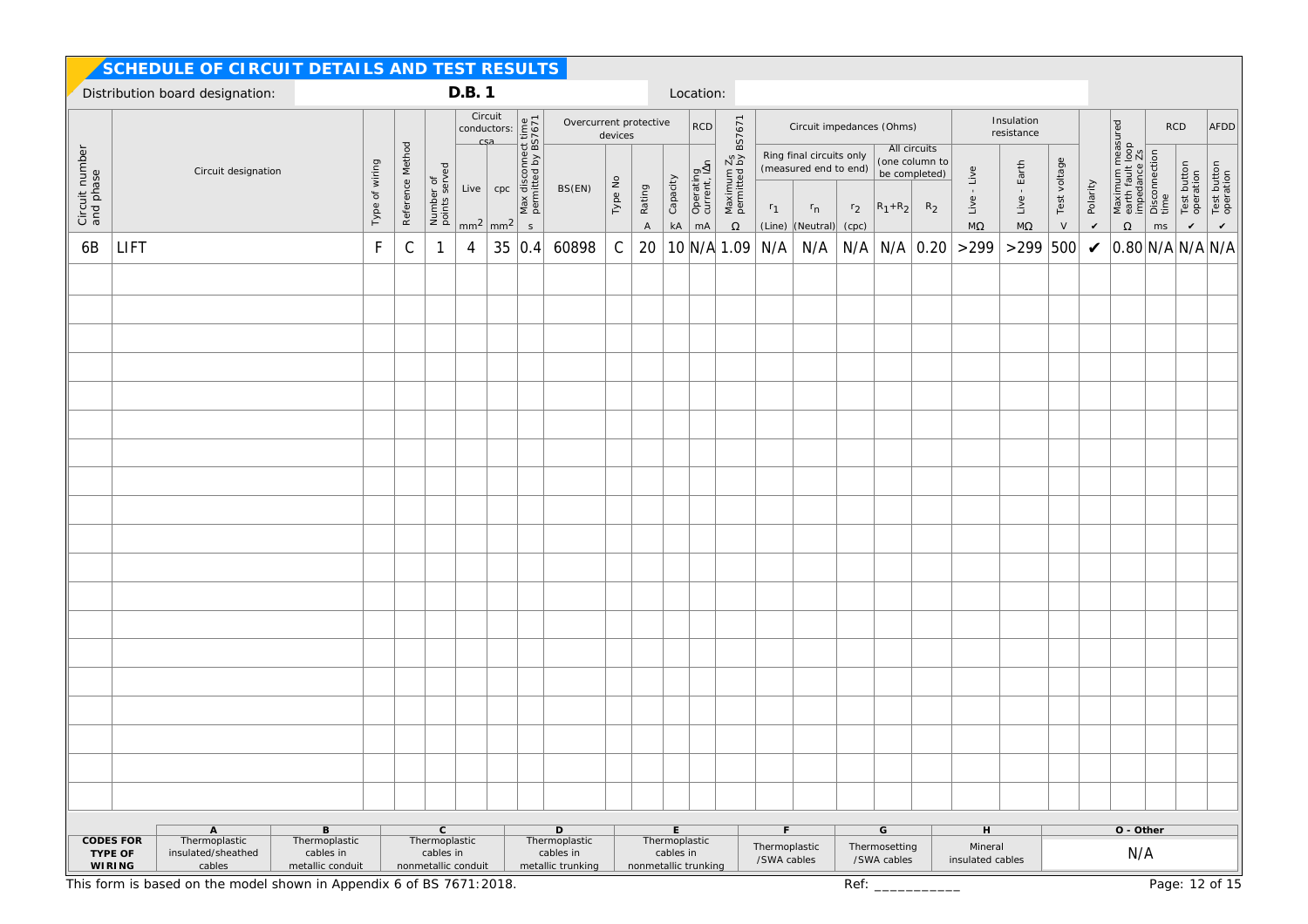|                                                                      | SCHEDULE OF CIRCUIT DETAILS AND TEST RESULTS                                                                                                |                                                                             |                                     |                            |        |                               |                                                         |                                                    |         |                          |                |                                 |      |                                                                   |                           |                                                                                  |                                  |             |                                                                   |                           |                                           |                           |                            |                                                                                                                                                             |                             |                                             |                                          |
|----------------------------------------------------------------------|---------------------------------------------------------------------------------------------------------------------------------------------|-----------------------------------------------------------------------------|-------------------------------------|----------------------------|--------|-------------------------------|---------------------------------------------------------|----------------------------------------------------|---------|--------------------------|----------------|---------------------------------|------|-------------------------------------------------------------------|---------------------------|----------------------------------------------------------------------------------|----------------------------------|-------------|-------------------------------------------------------------------|---------------------------|-------------------------------------------|---------------------------|----------------------------|-------------------------------------------------------------------------------------------------------------------------------------------------------------|-----------------------------|---------------------------------------------|------------------------------------------|
|                                                                      | Distribution board designation:                                                                                                             |                                                                             |                                     |                            | D.B. 2 |                               |                                                         |                                                    |         |                          |                | Location:                       |      | <b>KITCHEN</b>                                                    |                           |                                                                                  |                                  |             |                                                                   |                           |                                           |                           |                            |                                                                                                                                                             |                             |                                             |                                          |
|                                                                      |                                                                                                                                             |                                                                             |                                     |                            |        | Circuit<br>conductors:<br>csa | Overcurrent protective<br><b>RCD</b><br>devices         |                                                    |         |                          |                |                                 |      | BS7671                                                            | Circuit impedances (Ohms) |                                                                                  |                                  |             |                                                                   |                           | Insulation<br>resistance                  |                           |                            | ured                                                                                                                                                        | <b>RCD</b>                  |                                             | <b>AFDD</b>                              |
| Circuit number<br>and phase                                          | Circuit designation                                                                                                                         | of wiring<br>Туре                                                           | Reference Method                    | Number of<br>points served | Live   | cpc<br>$mm2$ mm <sup>2</sup>  | disconnect time<br>hitted by BS7671<br>Max<br>perm<br>S | BS(EN)                                             | Type No | Rating<br>$\overline{A}$ | Capacity<br>kA | Operating<br>current, IAn<br>mA |      | Maximum Z <sub>S</sub><br>permitted by I<br>$\Omega$              | r <sub>1</sub>            | Ring final circuits only<br>(measured end to end)<br>$r_{n}$<br>(Line) (Neutral) | r <sub>2</sub><br>(cpc)          | $R_1 + R_2$ | All circuits<br>(one column to<br>be completed)<br>R <sub>2</sub> | Live<br>Live<br>$M\Omega$ | Earth<br>Live<br>$M\Omega$                | voltage<br>Test<br>$\vee$ | Polarity<br>$\checkmark$   | $\begin{array}{c}\n\text{meas} \\ \downarrow \text{loop} \\ \hline\n\vdots \text{loop}\n\end{array}$<br>Maximum m<br>earth fault I<br>impedance<br>$\Omega$ | Disconnection<br>time<br>ms | button<br>operation<br>Test<br>$\checkmark$ | Test button<br>operation<br>$\checkmark$ |
|                                                                      |                                                                                                                                             |                                                                             |                                     |                            |        |                               |                                                         |                                                    |         |                          |                |                                 |      |                                                                   |                           |                                                                                  |                                  |             |                                                                   |                           |                                           |                           |                            |                                                                                                                                                             |                             |                                             |                                          |
| RCD1 RCD                                                             |                                                                                                                                             |                                                                             |                                     |                            |        |                               |                                                         | $N/A \ N/A \ N/A \ N/A \ N/A \ N/A \ N/A \ 61008$  |         | $N/A$ $N/A$ $N/A$ 30     |                |                                 |      | N/A                                                               | N/A                       | N/A                                                                              | N/A                              | N/A         | N/A                                                               | N/A                       | N/A                                       | N/A                       | $\boldsymbol{\mathcal{U}}$ | N/A 14.3                                                                                                                                                    |                             | $\boldsymbol{\mathcal{U}}$                  | N/A                                      |
|                                                                      | <b>SPARE</b>                                                                                                                                |                                                                             | $N/A$ $N/A$ $N/A$ $N/A$ $N/A$ $N/A$ |                            |        |                               |                                                         | N/A                                                |         | N/AN/AN/AN/AN/A          |                |                                 |      |                                                                   | N/A                       | N/A                                                                              | N/A                              | N/A         | N/A                                                               | N/A                       | N/A                                       |                           |                            | $N/A$ $N/A$ $N/A$ $N/A$ $N/A$ $N/A$                                                                                                                         |                             |                                             |                                          |
| 2                                                                    | <b>SPARE</b>                                                                                                                                |                                                                             | $N/A$ $N/A$ $N/A$ $N/A$ $N/A$ $N/A$ |                            |        |                               |                                                         | N/A                                                |         | N/AN/AN/AN/AN/A          |                |                                 |      |                                                                   | N/A                       | N/A                                                                              |                                  | $N/A$ $N/A$ | N/A                                                               | N/A                       | N/A                                       |                           |                            | $N/A$ $N/A$ $N/A$ $N/A$ $N/A$ $N/A$                                                                                                                         |                             |                                             |                                          |
| 3                                                                    | <b>SPARE</b>                                                                                                                                |                                                                             | N/A N/A N/A N/A N/A N/A             |                            |        |                               |                                                         | N/A                                                |         | N/AN/AN/AN/A N/A         |                |                                 |      |                                                                   | N/A                       | N/A                                                                              |                                  | $N/A$ $N/A$ | N/A                                                               | N/A                       | N/A                                       |                           |                            | N/A N/A N/A N/A N/A N/A N/A                                                                                                                                 |                             |                                             |                                          |
| 4                                                                    | LIGHTS UPSTAIRS KITCHEN                                                                                                                     | Α                                                                           | $\mathsf C$                         | 3                          |        | $1.5$ 1.0 0.4                 |                                                         | 60898                                              | B       | 6                        |                |                                 |      | 6 $N/A$ 7.28                                                      | N/A                       | N/A                                                                              |                                  | $N/A$ 0.53  | N/A                                                               | LIM                       | $>299$ 500                                |                           |                            | $\vee$ 0.76 N/A N/A N/A                                                                                                                                     |                             |                                             |                                          |
| 5                                                                    | SOCKETS UPSTAIRS KITCHEN +<br>HEATER + FCU                                                                                                  | A                                                                           | C                                   | 8                          |        |                               | $2.5$ 1.5 0.4                                           | 60898                                              | B       | 32                       |                |                                 |      |                                                                   |                           | 6 N/A 1.37 0.32 0.32 0.53 0.37 N/A                                               |                                  |             |                                                                   | $>299$                    | $>299$ 500                                |                           |                            | $\checkmark$ 0.60 N/A N/A N/A                                                                                                                               |                             |                                             |                                          |
| 6                                                                    | <b>WATER HEATER UPSTAIRS</b><br><b>KITCHEN</b>                                                                                              | A                                                                           | C                                   | $\mathbf{1}$               |        |                               | $ 10.0 $ 4.0 $ 0.4 $                                    | 60898                                              | B       | 40                       | 6              |                                 |      | 30 1.09                                                           | N/A                       | N/A                                                                              |                                  |             | $N/A$ 0.10 $N/A$                                                  | >299                      | $>299$ 500                                |                           |                            | $\checkmark$ 0.33 N/A N/A N/A                                                                                                                               |                             |                                             |                                          |
|                                                                      | $\overline{A}$<br>B<br><b>CODES FOR</b><br>Thermoplastic<br>Thermoplastic<br>TYPE OF<br>insulated/sheathed<br>cables in<br>cables<br>WIRING | C.<br>Thermoplastic<br>cables in<br>metallic conduit<br>nonmetallic conduit |                                     |                            |        |                               | D<br>Thermoplastic<br>cables in<br>metallic trunking    | Thermoplastic<br>cables in<br>nonmetallic trunking |         |                          |                |                                 |      | G<br>Thermoplastic<br>Thermosetting<br>/SWA cables<br>/SWA cables |                           |                                                                                  |                                  |             | Н<br>Mineral<br>insulated cables                                  |                           |                                           |                           | O - Other<br>N/A           |                                                                                                                                                             |                             |                                             |                                          |
|                                                                      | <b>BOARD CHARACTERISTICS</b><br>APPLIES WHEN THE BOARD IS NOT CONNECTED TO THE ORIGIN OF THE INSTALLATION                                   |                                                                             |                                     |                            |        |                               |                                                         |                                                    |         |                          |                |                                 |      |                                                                   |                           |                                                                                  |                                  |             |                                                                   |                           |                                           |                           |                            |                                                                                                                                                             |                             |                                             |                                          |
|                                                                      | Origin<br>Supply to this distribution board is from:<br>No of phases:                                                                       |                                                                             |                                     |                            |        |                               |                                                         |                                                    |         |                          |                |                                 |      |                                                                   |                           |                                                                                  | Confirmation of supply polarity: |             |                                                                   |                           |                                           |                           |                            |                                                                                                                                                             |                             |                                             |                                          |
|                                                                      | $BS(EN)$ :<br>for the distribution circuit:                                                                                                 | Overcurrent protective device                                               |                                     |                            |        |                               |                                                         |                                                    |         | Rating:                  |                |                                 |      |                                                                   | Nominal<br>A<br>Voltage:  |                                                                                  | 230 v                            |             | $Zs$ :<br>Disconnection                                           |                           | Ω                                         |                           |                            | lpf:                                                                                                                                                        |                             |                                             | kA                                       |
| <b>RCD</b>                                                           | $BS(EN)$ :                                                                                                                                  |                                                                             |                                     |                            |        |                               |                                                         |                                                    |         | No of poles:             |                |                                 |      |                                                                   |                           | Rating:                                                                          |                                  | mA          |                                                                   | time at In:               | Disconnection<br>ms<br>ms<br>time at 5ln: |                           |                            |                                                                                                                                                             |                             |                                             |                                          |
|                                                                      | DETAILS OF TEST INSTRUMENTS                                                                                                                 |                                                                             |                                     |                            |        |                               |                                                         |                                                    |         |                          |                |                                 |      |                                                                   |                           |                                                                                  |                                  |             |                                                                   |                           |                                           |                           |                            |                                                                                                                                                             |                             |                                             |                                          |
|                                                                      | Details of Test Instruments used (state serial and/or asset numbers):<br><b>FLUKE MFT</b><br>Insulation resistance:<br>Multi-functional:    |                                                                             |                                     |                            |        |                               |                                                         |                                                    |         |                          |                |                                 |      |                                                                   |                           | Continuity:                                                                      |                                  |             |                                                                   |                           |                                           |                           |                            |                                                                                                                                                             |                             |                                             |                                          |
|                                                                      | Earth electrode resistance:                                                                                                                 |                                                                             |                                     |                            |        |                               |                                                         | Earth fault loop impedance:                        |         |                          |                |                                 |      |                                                                   |                           |                                                                                  |                                  |             |                                                                   | RCD:                      |                                           |                           |                            |                                                                                                                                                             |                             |                                             |                                          |
| Name:                                                                | <b>TESTED BY</b><br>PAUL WATSON                                                                                                             |                                                                             | Position:                           |                            |        |                               |                                                         | Electrician                                        |         |                          |                |                                 |      | Signature:                                                        |                           |                                                                                  |                                  |             | 45                                                                |                           |                                           |                           | Date:                      |                                                                                                                                                             | 08/04/2020                  |                                             |                                          |
| This form is based on the model shown in Appendix 6 of BS 7671:2018. |                                                                                                                                             |                                                                             |                                     |                            |        |                               |                                                         |                                                    |         |                          |                |                                 | Ref: |                                                                   |                           |                                                                                  |                                  |             |                                                                   |                           |                                           |                           | Page: 13 of 15             |                                                                                                                                                             |                             |                                             |                                          |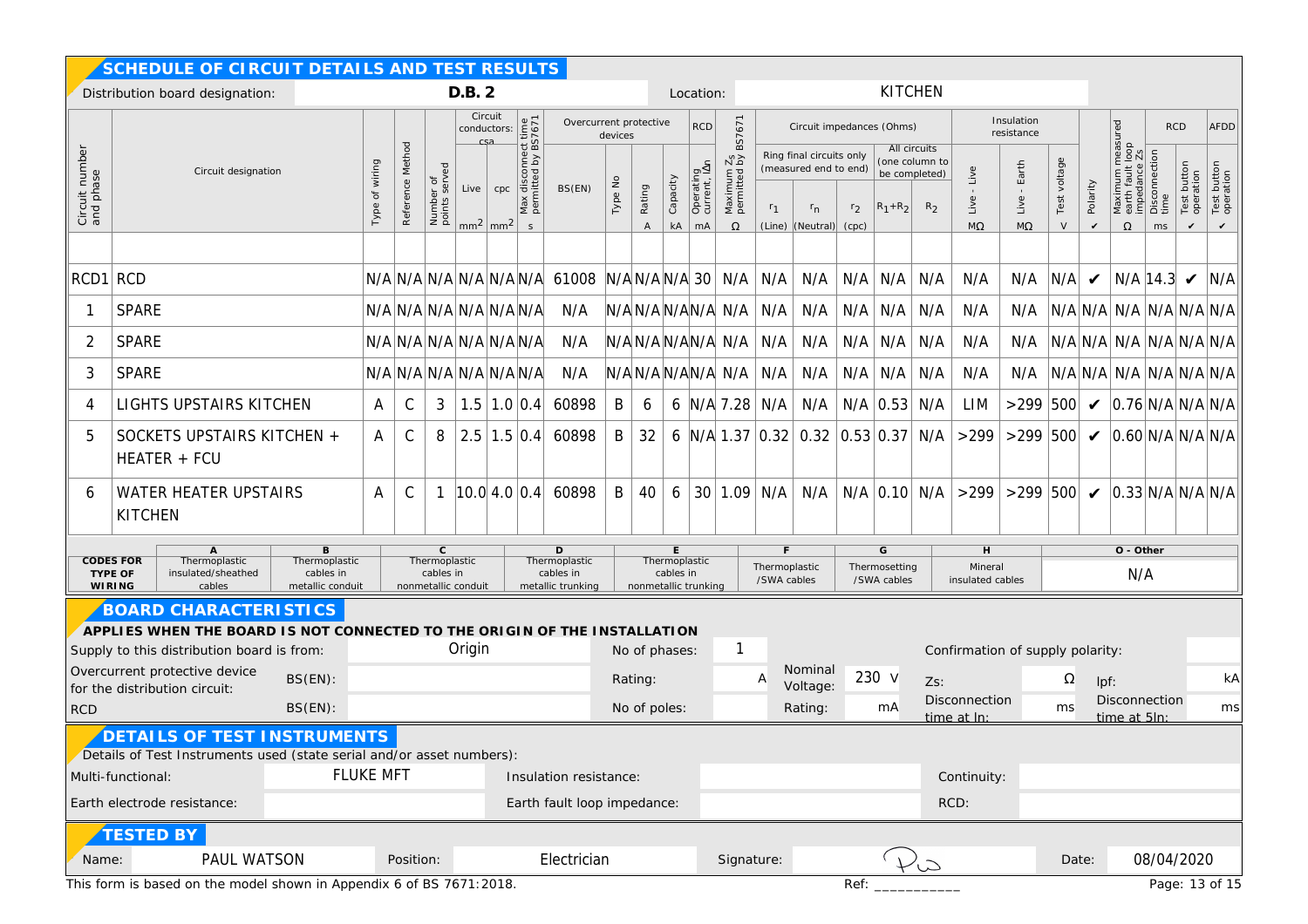|                             | SCHEDULE OF CIRCUIT DETAILS AND TEST RESULTS                                                                 |                                                             |                  |                            |        |                                                    |                                                      |                                             |                      |                                        |                        |                           |                              |                |                                                              |                |                     |                                                                   |                                          |                                     |                  |                                 |                                          |                       |                                            |                          |
|-----------------------------|--------------------------------------------------------------------------------------------------------------|-------------------------------------------------------------|------------------|----------------------------|--------|----------------------------------------------------|------------------------------------------------------|---------------------------------------------|----------------------|----------------------------------------|------------------------|---------------------------|------------------------------|----------------|--------------------------------------------------------------|----------------|---------------------|-------------------------------------------------------------------|------------------------------------------|-------------------------------------|------------------|---------------------------------|------------------------------------------|-----------------------|--------------------------------------------|--------------------------|
|                             | Distribution board designation:                                                                              |                                                             |                  |                            | D.B. 2 |                                                    |                                                      |                                             |                      |                                        |                        | Location:                 |                              |                |                                                              |                | <b>KITCHEN</b>      |                                                                   |                                          |                                     |                  |                                 |                                          |                       |                                            |                          |
|                             |                                                                                                              |                                                             |                  |                            |        | Circuit<br>conductors:<br>csa                      |                                                      | Overcurrent protective                      | devices              |                                        |                        | <b>RCD</b>                | BS7671                       |                | Circuit impedances (Ohms)                                    |                |                     |                                                                   |                                          | Insulation<br>resistance            |                  |                                 | measured<br>t loop<br>e Zs               |                       | <b>RCD</b>                                 | AFDD                     |
| Circuit number<br>and phase | Circuit designation                                                                                          | wiring<br>$\delta$<br>Type                                  | Reference Method | Number of<br>points served | Live   | cpc                                                | Max disconnect time<br>permitted by BS7671           | BS(EN)                                      | Type No              | Rating                                 | Capacity               | Operating<br>current, IAn | $\frac{7s}{2}$<br>Maximum    | r <sub>1</sub> | Ring final circuits only<br>(measured end to end)<br>$r_{n}$ | r <sub>2</sub> | $ R_1+R_2 $         | All circuits<br>(one column to<br>be completed)<br>R <sub>2</sub> | Live<br>Live                             | Earth<br>Live                       | voltage<br>Test  | Polarity                        | Maximum m<br>earth fault le<br>impedance | Disconnection<br>time | Test button<br>operation                   | Test button<br>operation |
| RCD2 RCD                    |                                                                                                              |                                                             |                  |                            |        | $mm2$ mm <sup>2</sup>                              | $\mathsf{s}$                                         | $N/A N/A N/A N/A N/A N/A $ 61008            |                      | $\overline{A}$<br>$N/A$ $N/A$ $N/A$ 30 | $\mathsf{k}\mathsf{A}$ | mA                        | $\Omega$<br>N/A              | (Line)<br>N/A  | (Neutral)<br>N/A                                             | (cpc)<br>N/A   | $\vert$ N/A $\vert$ | N/A                                                               | $\mathsf{M}\Omega$<br>N/A                | $M\Omega$<br>N/A                    | $\vee$<br>N/A    | V<br>$\boldsymbol{\mathcal{U}}$ | $\Omega$<br>$N/A$ 14.1                   | ms                    | $\checkmark$<br>$\boldsymbol{\mathcal{U}}$ | $\checkmark$<br>N/A      |
|                             | NOT IN USE                                                                                                   |                                                             |                  |                            |        |                                                    |                                                      | $N/A N/A N/A N/A N/A 0.4 $ 60898            | B                    | 32                                     | 6                      |                           | 30   1.37   N/A              |                | N/A                                                          |                | $N/A$ $N/A$         | N/A                                                               | N/A                                      | N/A                                 |                  |                                 | $N/A$ N/A N/A $N/A$ N/A N/A N/A          |                       |                                            |                          |
| 2                           | NOT IN USE                                                                                                   |                                                             |                  |                            |        | N/A N/A N/A N/A N/A 0.4                            |                                                      | 60898                                       | B                    | 6                                      | 6                      |                           | $30$ 7.28 N/A                |                | N/A                                                          |                | $N/A$ $N/A$         | N/A                                                               | N/A                                      | N/A                                 |                  |                                 | $N/A$ N/A N/A N/A N/A N/A N/A            |                       |                                            |                          |
| 3                           | NOT IN USE                                                                                                   |                                                             |                  |                            |        | $N/A \mid N/A \mid N/A \mid N/A \mid N/A \mid 0.4$ |                                                      | 60898                                       | B                    | 20                                     | 6                      |                           | 30   2.19   N/A              |                | N/A                                                          |                | $N/A$ $N/A$ $N/A$   |                                                                   | N/A                                      | N/A                                 |                  |                                 | $N/A$ N/A N/A N/A N/A N/A N/A            |                       |                                            |                          |
| 4                           | 20A SWITCH KITCHEN                                                                                           | E.                                                          | B                | $\mathbf{1}$               |        |                                                    |                                                      | $\vert 2.5 \vert 1.5 \vert 0.4 \vert 60898$ | B                    | 16                                     | 6                      |                           | 30   2.73   N/A              |                | N/A                                                          |                | $N/A$ 0.10 N/A      |                                                                   | >299                                     | >299 500 $\bigvee$ 0.33 N/A N/A N/A |                  |                                 |                                          |                       |                                            |                          |
| 5                           | SOCKETS OFFICE "JUNIOR ROOM"                                                                                 | E.                                                          | B                | 4                          |        | $2.5 \mid 1.5 \mid 0.4$                            |                                                      | 60898                                       | B                    | 32                                     | 6                      |                           |                              |                | 30 1.37 0.30 0.30 0.48 0.22 N/A                              |                |                     |                                                                   | >299                                     | >299 500 $\bigvee$ 0.45 N/A N/A N/A |                  |                                 |                                          |                       |                                            |                          |
| 6                           | SOCKETS PLAY ROOM + 2xFCU                                                                                    | A                                                           | C                | 4                          |        | 2.5 1.5 0.4                                        |                                                      | 60898                                       | B                    | 32                                     | 6                      |                           |                              |                |                                                              |                |                     |                                                                   | $30 1.37 0.39 0.39 0.97 0.35 N/A  > 299$ | >299 500 $\bigvee$ 0.58 N/A N/A N/A |                  |                                 |                                          |                       |                                            |                          |
|                             |                                                                                                              |                                                             |                  |                            |        |                                                    |                                                      |                                             |                      |                                        |                        |                           |                              |                |                                                              |                |                     |                                                                   |                                          |                                     |                  |                                 |                                          |                       |                                            |                          |
|                             |                                                                                                              |                                                             |                  |                            |        |                                                    |                                                      |                                             |                      |                                        |                        |                           |                              |                |                                                              |                |                     |                                                                   |                                          |                                     |                  |                                 |                                          |                       |                                            |                          |
|                             |                                                                                                              |                                                             |                  |                            |        |                                                    |                                                      |                                             |                      |                                        |                        |                           |                              |                |                                                              |                |                     |                                                                   |                                          |                                     |                  |                                 |                                          |                       |                                            |                          |
|                             |                                                                                                              |                                                             |                  |                            |        |                                                    |                                                      |                                             |                      |                                        |                        |                           |                              |                |                                                              |                |                     |                                                                   |                                          |                                     |                  |                                 |                                          |                       |                                            |                          |
|                             |                                                                                                              |                                                             |                  |                            |        |                                                    |                                                      |                                             |                      |                                        |                        |                           |                              |                |                                                              |                |                     |                                                                   |                                          |                                     |                  |                                 |                                          |                       |                                            |                          |
|                             |                                                                                                              |                                                             |                  |                            |        |                                                    |                                                      |                                             |                      |                                        |                        |                           |                              |                |                                                              |                |                     |                                                                   |                                          |                                     |                  |                                 |                                          |                       |                                            |                          |
|                             |                                                                                                              |                                                             |                  |                            |        |                                                    |                                                      |                                             |                      |                                        |                        |                           |                              |                |                                                              |                |                     |                                                                   |                                          |                                     |                  |                                 |                                          |                       |                                            |                          |
|                             |                                                                                                              |                                                             |                  |                            |        |                                                    |                                                      |                                             |                      |                                        |                        |                           |                              |                |                                                              |                |                     |                                                                   |                                          |                                     |                  |                                 |                                          |                       |                                            |                          |
|                             |                                                                                                              |                                                             |                  |                            |        |                                                    |                                                      |                                             |                      |                                        |                        |                           |                              |                |                                                              |                |                     |                                                                   |                                          |                                     |                  |                                 |                                          |                       |                                            |                          |
|                             |                                                                                                              |                                                             |                  |                            |        |                                                    |                                                      |                                             |                      |                                        |                        |                           |                              |                |                                                              |                |                     |                                                                   |                                          |                                     |                  |                                 |                                          |                       |                                            |                          |
|                             |                                                                                                              |                                                             |                  |                            |        |                                                    |                                                      |                                             |                      |                                        |                        |                           |                              |                |                                                              |                |                     |                                                                   |                                          |                                     |                  |                                 |                                          |                       |                                            |                          |
|                             |                                                                                                              |                                                             |                  |                            |        |                                                    |                                                      |                                             |                      |                                        |                        |                           |                              |                |                                                              |                |                     |                                                                   |                                          |                                     |                  |                                 |                                          |                       |                                            |                          |
| <b>CODES FOR</b><br>TYPE OF | B<br>$A$ Thermoplastic<br>insulated/sheathed<br>cables in<br>cables<br>metallic conduit                      | $\mathsf{C}$<br>Thermoplastic<br>Thermoplastic<br>cables in |                  |                            |        |                                                    | D<br>Thermoplastic<br>cables in<br>metallic trunking |                                             | nonmetallic trunking | E<br>Thermoplastic<br>cables in        |                        |                           | Thermoplastic<br>/SWA cables |                | G<br>Thermosetting<br>/SWA cables                            |                |                     | H<br>Mineral<br>insulated cables                                  |                                          |                                     | O - Other<br>N/A |                                 |                                          |                       |                                            |                          |
|                             | <b>WIRING</b><br>nonmetallic conduit<br>This form is based on the model shown in Appendix 6 of BS 7671:2018. |                                                             |                  |                            |        |                                                    |                                                      |                                             |                      |                                        |                        | Ref:<br>Page: 14 of 15    |                              |                |                                                              |                |                     |                                                                   |                                          |                                     |                  |                                 |                                          |                       |                                            |                          |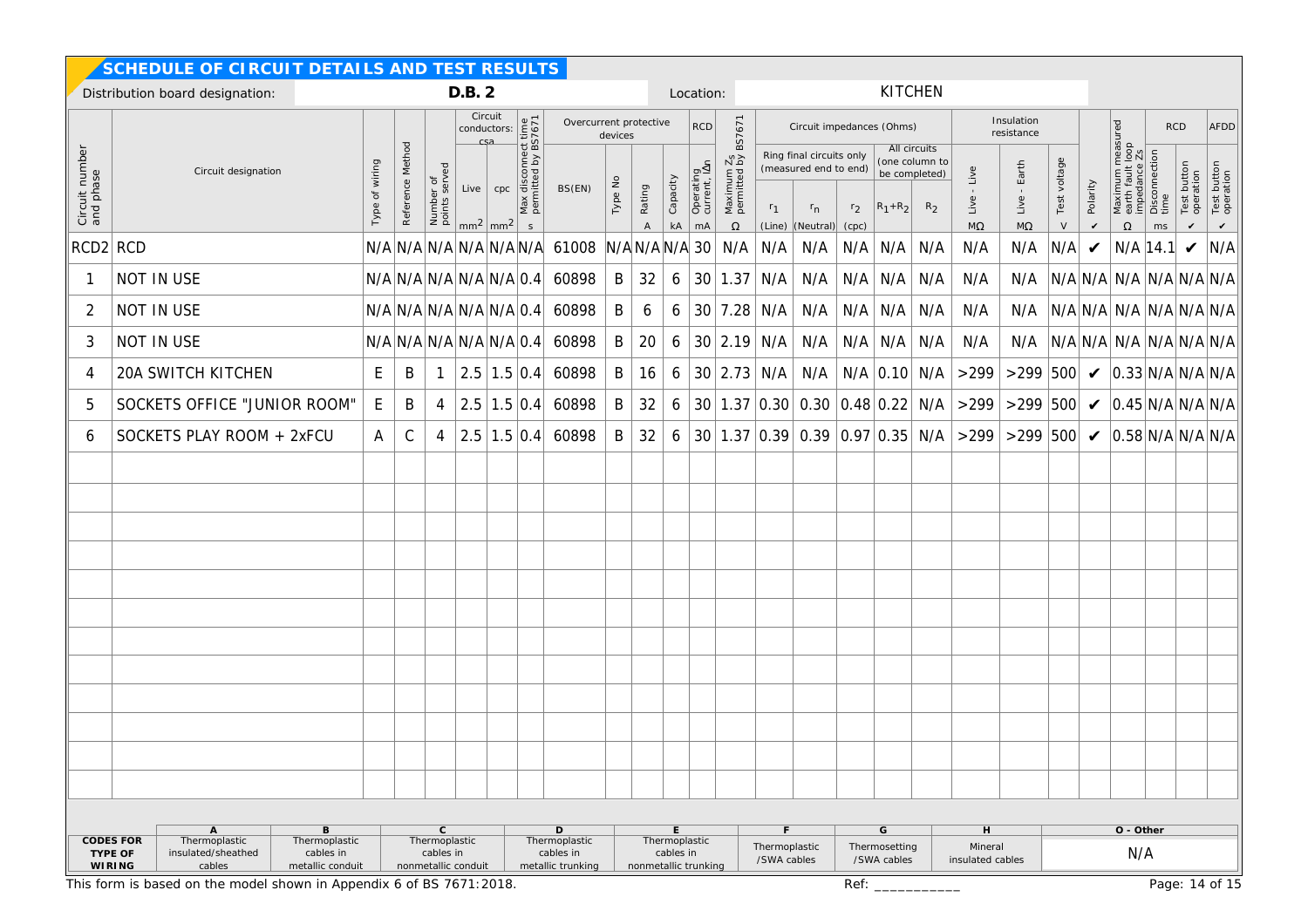## **CONTINUATION FOR GENERAL COMMENTS**

| <b>GENERAL COMMENTS</b>                                                                                                                                                                                                                                                                                                                                                                                                                                                                                                              |
|--------------------------------------------------------------------------------------------------------------------------------------------------------------------------------------------------------------------------------------------------------------------------------------------------------------------------------------------------------------------------------------------------------------------------------------------------------------------------------------------------------------------------------------|
| General Comments for the Installation or Inspection of the report:                                                                                                                                                                                                                                                                                                                                                                                                                                                                   |
| <b>MAIN INTAKE POSITION</b>                                                                                                                                                                                                                                                                                                                                                                                                                                                                                                          |
| $Ze: EARTH/R = 0.18$<br>$EARTH/Y = 0.17$<br>EARTH/B = 0.58 FURTHER INVESTIGATION REQUIRED (MAX PERMITTED 0.8 OHM)<br>MEASUREMENT TAKEN FROM MET, UNABLE TO REMOVE EARTHING CONDUCTOR BETWEEN MET AND SUPPLY CABLE DUE TO FACT<br>MET SUPPLIES EARTH TO SEPARATE PREMISES                                                                                                                                                                                                                                                             |
| METER TAILS NOT ADEQUATELY SUPPORTED IN INTAKE CUPBOARD                                                                                                                                                                                                                                                                                                                                                                                                                                                                              |
| CABLE ENTRY TO MAIN ISOLATOR REQUIRES FIRE FOAM SEALANT AND GROMMET STRIP                                                                                                                                                                                                                                                                                                                                                                                                                                                            |
| SWA DISTRIBUTION CIRCUIT                                                                                                                                                                                                                                                                                                                                                                                                                                                                                                             |
| SINGLE PHASE DB FED DIRECTLY FROM 3-PH BOARD MAIN SWITCH INCOMING SIDE ON L1 PHASE, THIS IS CREATING AN<br>IMBALANCED LOAD. BETTER PRACTICE WOULD HAVE BEEN ADDING ANOTHER THREE PHASE PANEL SUPPLIED FROM 63 AMP TP<br><b>BREAKER.</b>                                                                                                                                                                                                                                                                                              |
| NOT POSSIBLE TO ASCERTAIN WHETHER SWA CABLE SUPPORTED ADEQUATELY THROUGH ENTRIRE RUN                                                                                                                                                                                                                                                                                                                                                                                                                                                 |
| ALTHOUGH SWA CABLE PROTECTED BY 80A FUSE, RED PHASE L1 HAS THE POTENTIAL TO BE OVERLOADED (SINGLE PHASE<br>BOARD WITH WATER HEATER/SOCKET CIRCUITS, WATER HEATER, COOKER, LIFT, COMMANDO SOCKETS FROM DB2 ALL BEING<br>SUPPLIED BY RED PHASE)                                                                                                                                                                                                                                                                                        |
| MAIN PROTECTIVE BONDING                                                                                                                                                                                                                                                                                                                                                                                                                                                                                                              |
| 3 x 10MM CONDUCTORS RUN IN PARALLEL FROM BOARD TO GAS/WATER IN CELLAR.<br>DISCONNECTED FROM DB, CONTINUITY OF ALL 3 COMBINED = 0.03 OHM                                                                                                                                                                                                                                                                                                                                                                                              |
| WANDER LEAD TEST OF VARIOUS EXTRANEOUS CONDUCTIVE PARTS CARRIED OUT, ALL EXAMPLES WERE BONDED                                                                                                                                                                                                                                                                                                                                                                                                                                        |
| DB1                                                                                                                                                                                                                                                                                                                                                                                                                                                                                                                                  |
| Zs AT DB: EARTH/R = $0.22$<br>$EARTH/Y = 0.22$<br>EARTH/B = 0.60 - AS ABOVE, FI REQUIRED                                                                                                                                                                                                                                                                                                                                                                                                                                             |
| PFC: 2.28kA                                                                                                                                                                                                                                                                                                                                                                                                                                                                                                                          |
| NO RCD PROTECTION KITCHEN SOCKETS                                                                                                                                                                                                                                                                                                                                                                                                                                                                                                    |
| NO MIXED COLOURS LABELS                                                                                                                                                                                                                                                                                                                                                                                                                                                                                                              |
| CIRCUITS NOT IDENTIFIED, NO SCHEDULE OR PREVIOUS TEST RESULTS PROVIDED                                                                                                                                                                                                                                                                                                                                                                                                                                                               |
| MISSING RCD TEST LABEL                                                                                                                                                                                                                                                                                                                                                                                                                                                                                                               |
| 1R - LOOSE SOCKET<br>1R - LOOSE FCU ON FAN BLOWER BOTTOM LEFT<br>1R - 2 CIRCUITS IN ONE MCB<br>1R - R1+R2 VALUE 4.32 KOHM, REQUIRES FURTHER INVESTIGATION<br>1R - HEATER RIGHT R1+R2 4.32kOHM (0.41 TO FCU)<br>1R - HEATER LEFT R1+R2 0.53OHM<br>1R - SOCKETS HEATER UPSTAIRS SOCKETS R1+R2 0.400HM HEATER R1+R2 0.620HM                                                                                                                                                                                                             |
| 1Y - HISTORICALLY A RING CIRCUIT, ONE LEG LEFT OUT OF BOARD                                                                                                                                                                                                                                                                                                                                                                                                                                                                          |
| 1B - 1MM CABLE ON 10A MCB, MIXED CABLE SIZES<br>1B - CELLAR SOCKET CIRCUIT IN 10A BREAKER WITH 4 OTHER 1MM CIRCUITS. REQUIRES OWN CIRCUIT. BLANK PLATE MISSING<br>IN CELLAR BASIC ACCESSIBLE.<br>1B - TOO MANY CABLES TO LABEL CORRECTLY ON DB SHEET. LIGHTS OUTSIDE, BOILERS AND SOCKETS IN CELLAR, JUNOR<br>OFFICE LIGHTS, ELECTRIC HEATER CRECHE<br>1B - UNABLE TO COMPLETE IR TEST; UNABLE TO IDENTIFY CORRESPONDING NEUTRAL CONDUCTORS FOR CIRCUITS IN MCB,<br>UNCLEAR AS TO WHETHER CURRENT USING EQUIPMENT REMAINS IN CIRCUIT |
| 2Y - GROUND FLOOR WATER HEATER LOCATED IN CELLAR                                                                                                                                                                                                                                                                                                                                                                                                                                                                                     |
| Page: 15 of 15<br><b>DysofE KOEY CHED MAOO ZEGHERT WEDFE BOJALUE, FI REREUIRED.</b>                                                                                                                                                                                                                                                                                                                                                                                                                                                  |
| 2D 2 CIDCUITS IN ONE MCD                                                                                                                                                                                                                                                                                                                                                                                                                                                                                                             |